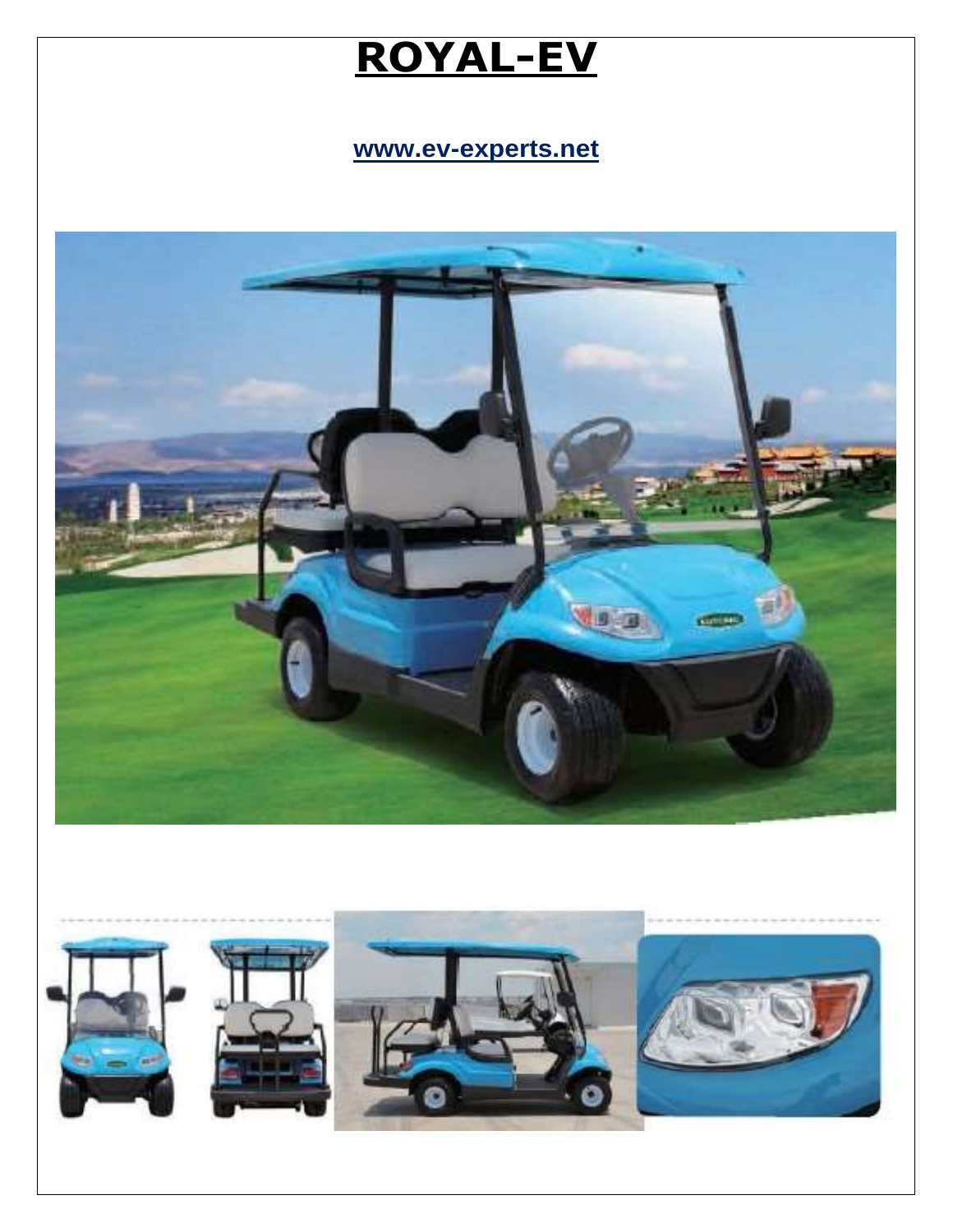## **MODEL: 2D-ROYAL-EV**



|                                 | <b>Standard Specification</b>                                                                                   |
|---------------------------------|-----------------------------------------------------------------------------------------------------------------|
| <b>Motor</b>                    | 48V 4KW AC Motor                                                                                                |
| <b>Battery Pack</b>             | 8Volts 6 Pcs 170Ah Battery                                                                                      |
| <b>Controller</b>               | Curtis Intelligent Controller (USA)                                                                             |
| Charger                         | 48V 18Ah Led Display Delta-Q Charger (Canadian)                                                                 |
| <b>TransAxle</b>                | Transaxle With12.31:1 Gear Ratio                                                                                |
| <b>Steering</b>                 | Dual Automotive-Style Strut and self-Adjust "Rack and Pinion" Steering                                          |
| <b>Front Suspension</b>         | Helical Spring With Hydraulic Shock Absorbers                                                                   |
| <b>Body</b>                     | "PP" Alloy Automatic Industrial Special Plastic                                                                 |
| <b>Tires &amp; Rim</b>          | 18x8.5-8 Black Tire Carlisle                                                                                    |
| Roof                            | PP Plastic Injection, Painted same color as body                                                                |
| <b>Chassis</b>                  | Welded High Yield Strength Tubular Steel                                                                        |
| <b>Ground Clearance</b>         | 110 mm                                                                                                          |
| <b>Accelerator</b>              | Adjustable Inductive Accelerator Continuously Variable Speed System                                             |
| <b>Brake System</b>             | Dual Rear Wheel Mechanical Drum Brake and Self Adjusting With Non-asbestos linings                              |
| <b>Min Turning Radius</b>       | 2.95 m                                                                                                          |
| <b>Max. Forward Speed</b>       | 35 Km/h                                                                                                         |
| <b>Max. Climbing Ability</b>    | 30%                                                                                                             |
| <b>Endurance Mileage</b>        | 80Km/h                                                                                                          |
| <b>Rear Suspension</b>          | Leaf Springs With Hydraulic Shock Absorbers                                                                     |
| <b>Dimension</b>                | 2400 x 1200 x 1800 mm                                                                                           |
| <b>Lighting System</b>          | LED Headlights and Rear LED Lights With LED Indicators                                                          |
| <b>Seating Capacity</b>         | $\overline{2}$                                                                                                  |
| <b>Dashboard</b>                | Speed Meter (With LED Indications) Battery Indication Meter, Key Switch, Mileage                                |
| <b>Net Weight</b>               | 470 Kg                                                                                                          |
| <b>OPTIONAL ACCESSORIES</b>     |                                                                                                                 |
| <b>Maintenance Free Battery</b> | 8Volts 150Ah Maintenance Free Battery                                                                           |
| <b>Solar Charging System</b>    | American Solar Charge Controller (Control Box) with Flexible Light Weight Solar panels (On<br>Roof Installation |
| <b>Alloy Wheel</b>              | 10 Inches, 12 Inches Alloy Wheel                                                                                |
|                                 |                                                                                                                 |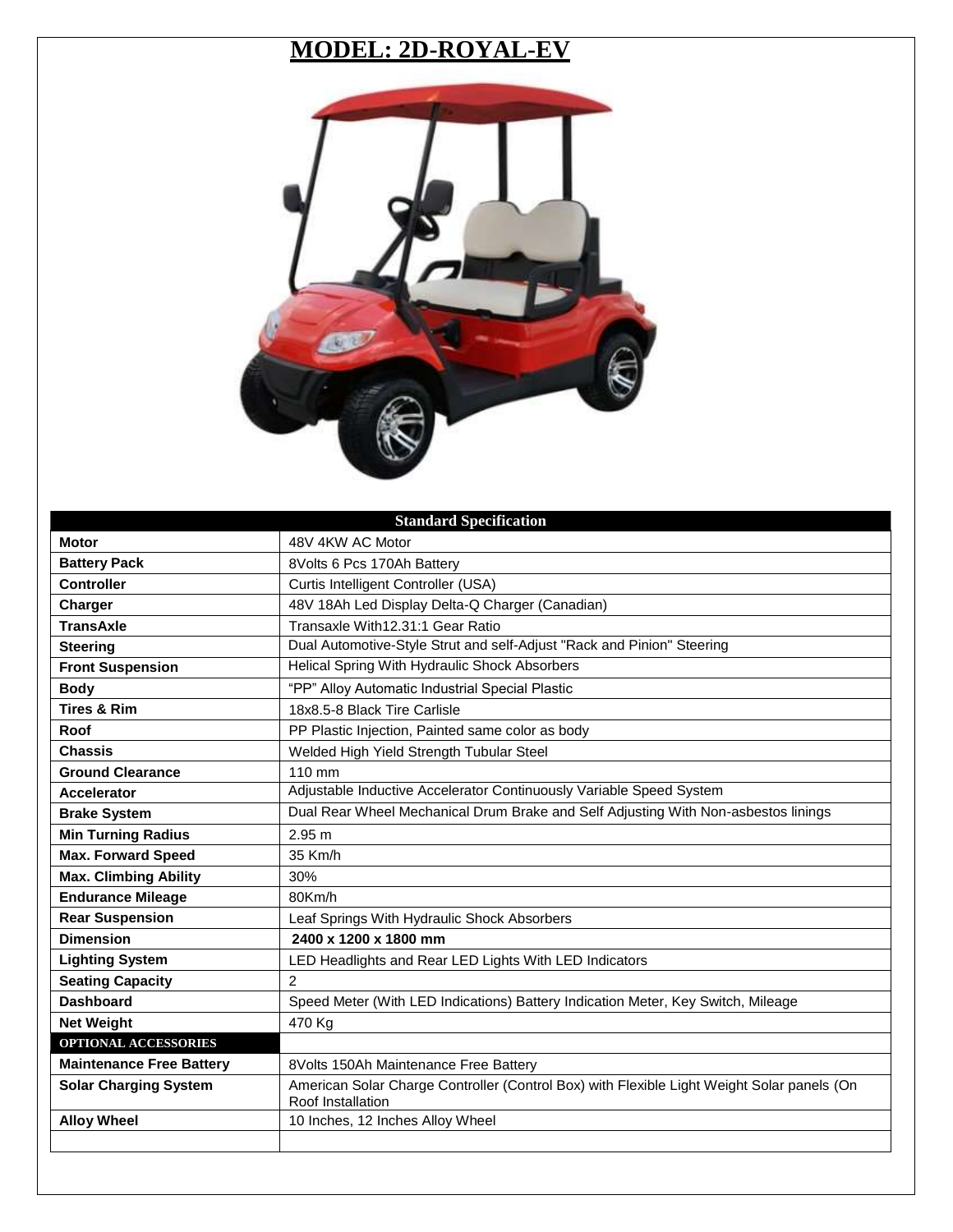#### **MODEL:2D+2-ROYAL-EV**



|                                 | <b>Standard Specification</b>                                                                                   |
|---------------------------------|-----------------------------------------------------------------------------------------------------------------|
| <b>Motor</b>                    | 48V 4KW AC Motor                                                                                                |
| <b>Battery Pack</b>             | 8Volts 6 Pcs 170Ah Battery Lead Acid Flooded Battery                                                            |
| <b>Controller</b>               | Curtis Intelligent Controller (USA)                                                                             |
| Charger                         | 48V 18Ah Led Display Delta-Q Charger (Canadian)                                                                 |
| <b>Transaxle</b>                | Transaxle With12.31:1 Gear Ratio                                                                                |
| <b>Steering</b>                 | Dual Automotive-Style Strut and self-Adjust "Rack and Pinion" Steering                                          |
| <b>Front Suspension</b>         | Helical Spring With Hydraulic Shock Absorbers                                                                   |
| <b>Body</b>                     | "PP" Alloy Automatic Industrial Special Plastic                                                                 |
| <b>Tires &amp; Rim</b>          | 18x8.5-8 Black Tire Carlisle                                                                                    |
| Roof                            | PP Plastic Injection, Painted same color as body                                                                |
| <b>Chassis</b>                  | Welded High Yield Strength Tubular Steel                                                                        |
| <b>Ground Clearance</b>         | 110 mm                                                                                                          |
| <b>Accelerator</b>              | Adjustable Inductive Accelerator Continuously Variable Speed System                                             |
| <b>Brake System</b>             | Dual Rear Wheel Mechanical Drum Brake and Self Adjusting With Non-asbestos linings                              |
| <b>Min Turning Radius</b>       | 2.9 <sub>m</sub>                                                                                                |
| <b>Max. Forward Speed</b>       | 35 Km/h                                                                                                         |
| <b>Max. Climbing Ability</b>    | 25%                                                                                                             |
| <b>Endurance Mileage</b>        | 80Km/h                                                                                                          |
| <b>Rear Suspension</b>          | Leaf Springs With Hydraulic Shock Absorbers                                                                     |
| <b>Dimension</b>                | 2790 x 1200 x 1880 mm                                                                                           |
| <b>Lighting System</b>          | LED Headlights and Rear LED Lights With LED Indicators                                                          |
| <b>Seating Capacity</b>         | 4                                                                                                               |
| <b>Dashboard</b>                | Speed Meter (With LED Indications) Battery Indication Meter, Key Switch, Mileage                                |
| <b>Net Weight</b>               | 525 Kg                                                                                                          |
| <b>OPTIONAL ACCESSORIES</b>     |                                                                                                                 |
| <b>Maintenance Free Battery</b> | 8Volts 150Ah Maintenance Free Battery                                                                           |
| <b>Solar Charging System</b>    | American Solar Charge Controller (Control Box) with Flexible Light Weight Solar panels (On<br>Roof Installation |
| <b>Alloy Wheel</b>              | 10 Inches, 12 Inches Alloy Wheel                                                                                |
|                                 |                                                                                                                 |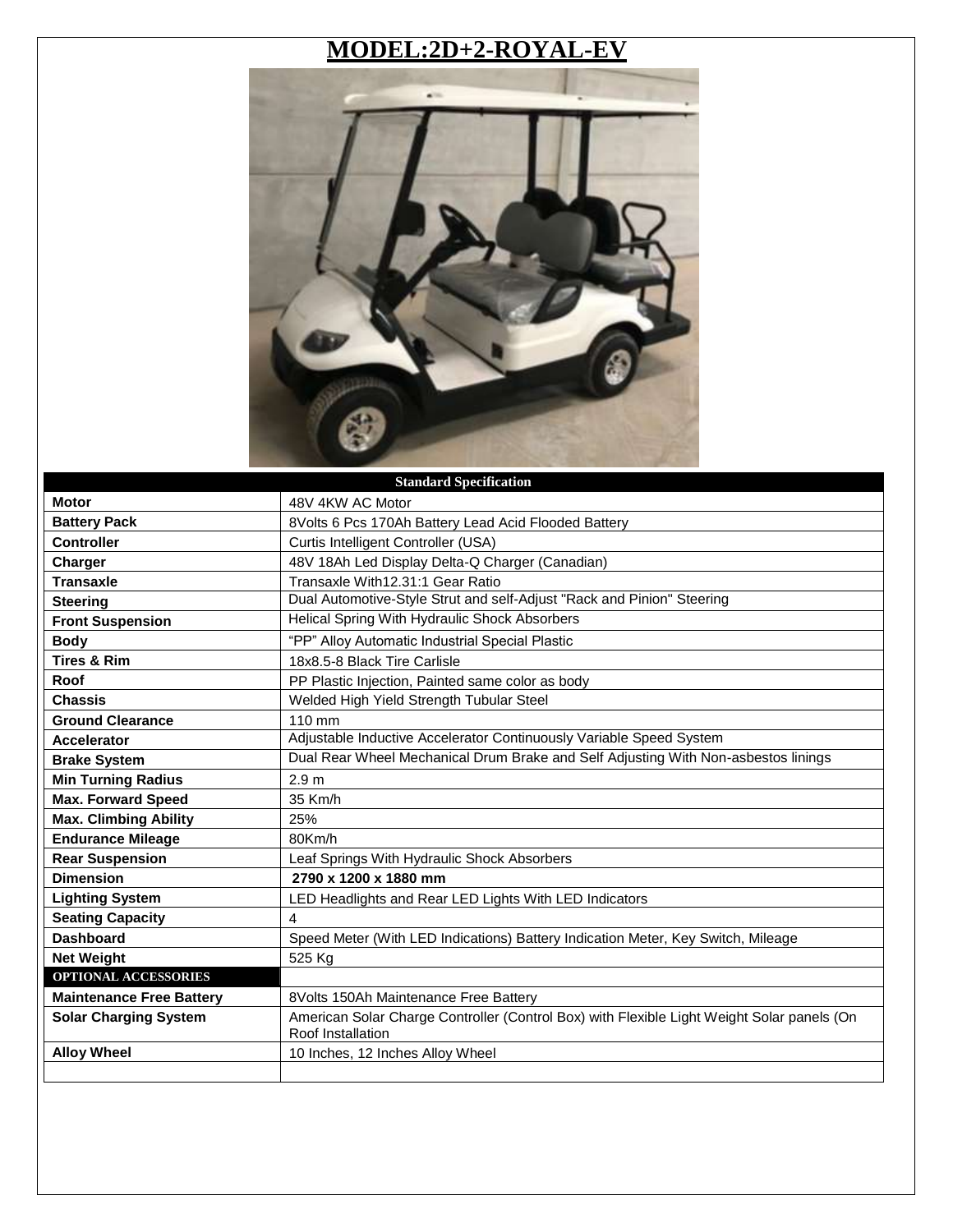## **MODEL: 2D+2-HLK-ROYAL-EV**











|                                 | <b>Standard Specification</b>                                                                                   |
|---------------------------------|-----------------------------------------------------------------------------------------------------------------|
| <b>Motor</b>                    | 48V 4KW AC Motor                                                                                                |
| <b>Battery Pack</b>             | 8Volts 6 Pcs 170Ah Battery                                                                                      |
| <b>Controller</b>               | Curtis Intelligent Controller (USA)                                                                             |
| Charger                         | 48V 18Ah Led Display Delta-Q Charger (Canadian)                                                                 |
| <b>TransAxle</b>                | Transaxle With16:1 Gear Ratio                                                                                   |
| <b>Steering</b>                 | Dual Automotive-Style Strut and self-Adjust "Rack and Pinion" Steering                                          |
| <b>Front Suspension</b>         | Helical Spring With Hydraulic Shock Absorbers                                                                   |
| <b>Body</b>                     | "PP" Alloy Automatic Industrial Special Plastic                                                                 |
| <b>Tires &amp; Rim</b>          | 12 Inches Alloy Wheel                                                                                           |
| Roof                            | PP Plastic Injection, Painted same color as body                                                                |
| <b>Chassis</b>                  | Welded High Yield Strength Tubular Steel                                                                        |
| <b>Ground Clearance</b>         | 110 mm                                                                                                          |
| <b>Accelerator</b>              | Adjustable Inductive Accelerator Continuously Variable Speed System                                             |
| <b>Brake System</b>             | Dual Rear Wheel Mechanical Drum Brake and Self Adjusting With Non-asbestos linings                              |
| <b>Min Turning Radius</b>       | 3.6 <sub>m</sub>                                                                                                |
| <b>Max. Forward Speed</b>       | 40 Km/h                                                                                                         |
| <b>Max. Climbing Ability</b>    | 25%                                                                                                             |
| <b>Endurance Mileage</b>        | 80Km/h                                                                                                          |
| <b>Rear Suspension</b>          | Leaf Springs With Hydraulic Shock Absorbers                                                                     |
| <b>Dimension</b>                | 2760 x 1305 x 2020 mm                                                                                           |
| <b>Lighting System</b>          | LED Headlights and Rear LED Lights With LED Indicators                                                          |
| <b>Seating Capacity</b>         | 4                                                                                                               |
| <b>Dashboard</b>                | Speed Meter (With LED Indications) Battery Indication Meter, Key Switch, Mileage                                |
| <b>Net Weight</b>               | 530 Kg                                                                                                          |
| OPTIONAL ACCESSORIES            |                                                                                                                 |
| <b>Maintenance Free Battery</b> | 8Volts 150Ah Maintenance Free Battery                                                                           |
| <b>Solar Charging System</b>    | American Solar Charge Controller (Control Box) with Flexible Light Weight Solar panels (On Roof<br>Installation |
|                                 |                                                                                                                 |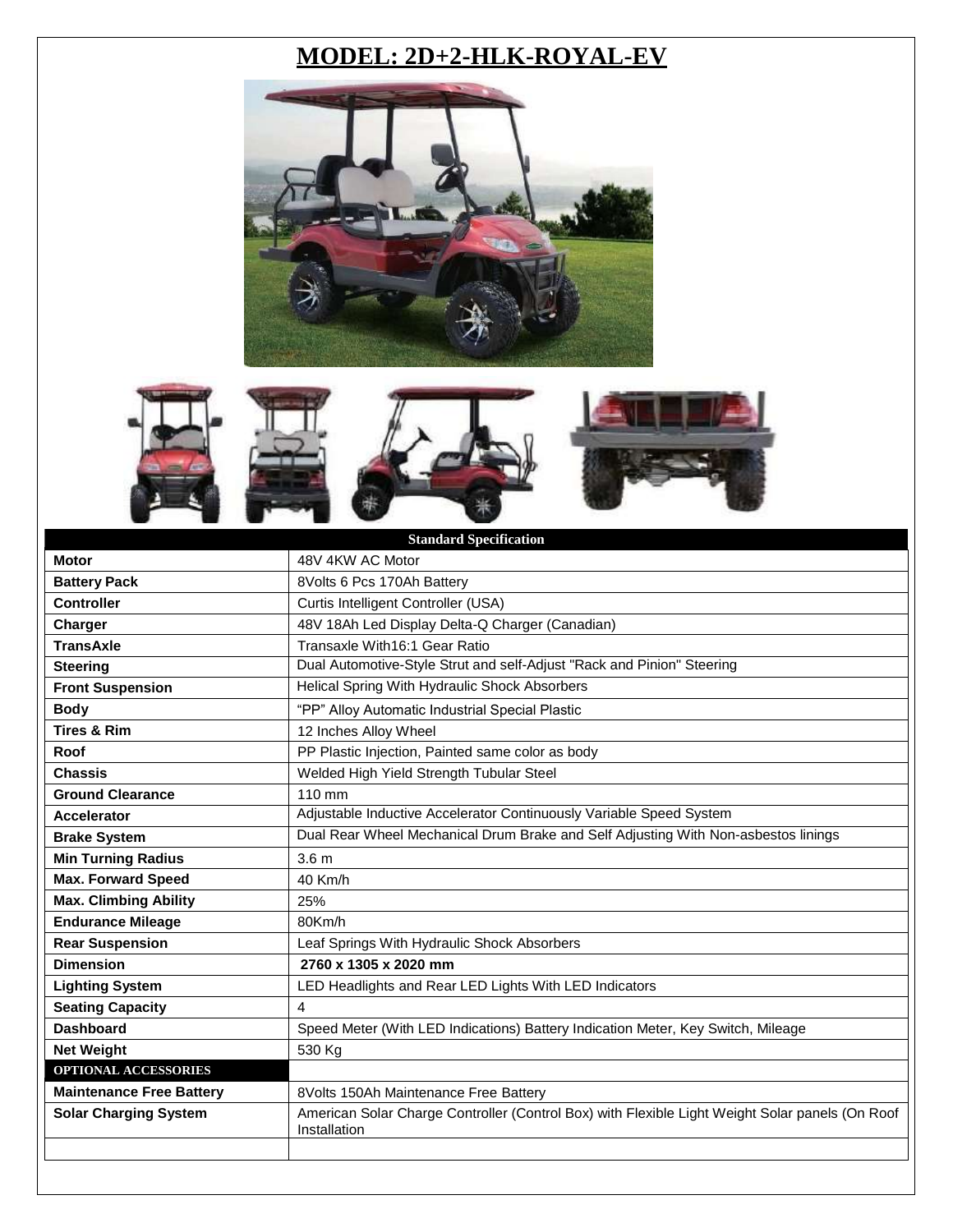#### **MODEL: 4D+2-ROYAL-EV**



| <b>Standard Specification</b>   |                                                                                                                 |
|---------------------------------|-----------------------------------------------------------------------------------------------------------------|
| <b>Motor</b>                    | 48V 4KW AC Motor (ADC)                                                                                          |
| <b>Battery Pack</b>             | 8Volts 6 Pcs 170Ah Battery                                                                                      |
| <b>Controller</b>               | Curtis Intelligent Controller (USA)                                                                             |
| Charger                         | 48V 18Ah Led Display Delta-Q Charger (Canadian)                                                                 |
| <b>TransAxle</b>                | Transaxle With12.31:1 Gear Ratio                                                                                |
| <b>Steering</b>                 | Dual Automotive-Style Strut and self-Adjust "Rack and Pinion" Steering                                          |
| <b>Front Suspension</b>         | Helical Spring With Hydraulic Shock Absorbers                                                                   |
| <b>Body</b>                     | "PP" Alloy Automatic Industrial Special Plastic                                                                 |
| <b>Tires &amp; Rim</b>          | 18x8.5-8 Black Tire Carlisle                                                                                    |
| Roof                            | PP Plastic Injection, Painted same color as body                                                                |
| <b>Chassis</b>                  | Welded High Yield Strength Tubular Steel                                                                        |
| <b>Ground Clearance</b>         | 110 mm                                                                                                          |
| <b>Accelerator</b>              | Adjustable Inductive Accelerator Continuously Variable Speed System                                             |
| <b>Brake System</b>             | Dual Rear Wheel Mechanical Drum Brake and Self Adjusting With Non-asbestos linings                              |
| <b>Min Turning Radius</b>       | 4.1 m                                                                                                           |
| <b>Max. Forward Speed</b>       | 35 Km/h                                                                                                         |
| <b>Max. Climbing Ability</b>    | 20%                                                                                                             |
| <b>Endurance Mileage</b>        | 80Km/h                                                                                                          |
| <b>Rear Suspension</b>          | Leaf Springs With Hydraulic Shock Absorbers                                                                     |
| <b>Dimension</b>                | 3560 x 1228 x 1800 mm                                                                                           |
| <b>Lighting System</b>          | LED Headlights and Rear LED Lights With LED Indicators                                                          |
| <b>Seating Capacity</b>         | 6                                                                                                               |
| <b>Dashboard</b>                | Speed Meter (With LED Indications) Battery Indication Meter, Key Switch, Mileage                                |
| <b>Net Weight</b>               | 565 Kg                                                                                                          |
| <b>OPTIONAL ACCESSORIES</b>     |                                                                                                                 |
| <b>Maintenance Free Battery</b> | 8Volts 150Ah Maintenance Free Battery                                                                           |
| <b>Solar Charging System</b>    | American Solar Charge Controller (Control Box) with Flexible Light Weight Solar panels (On<br>Roof Installation |
| <b>Alloy Wheel</b>              | 10 Inches, 12 Inches Alloy Wheel                                                                                |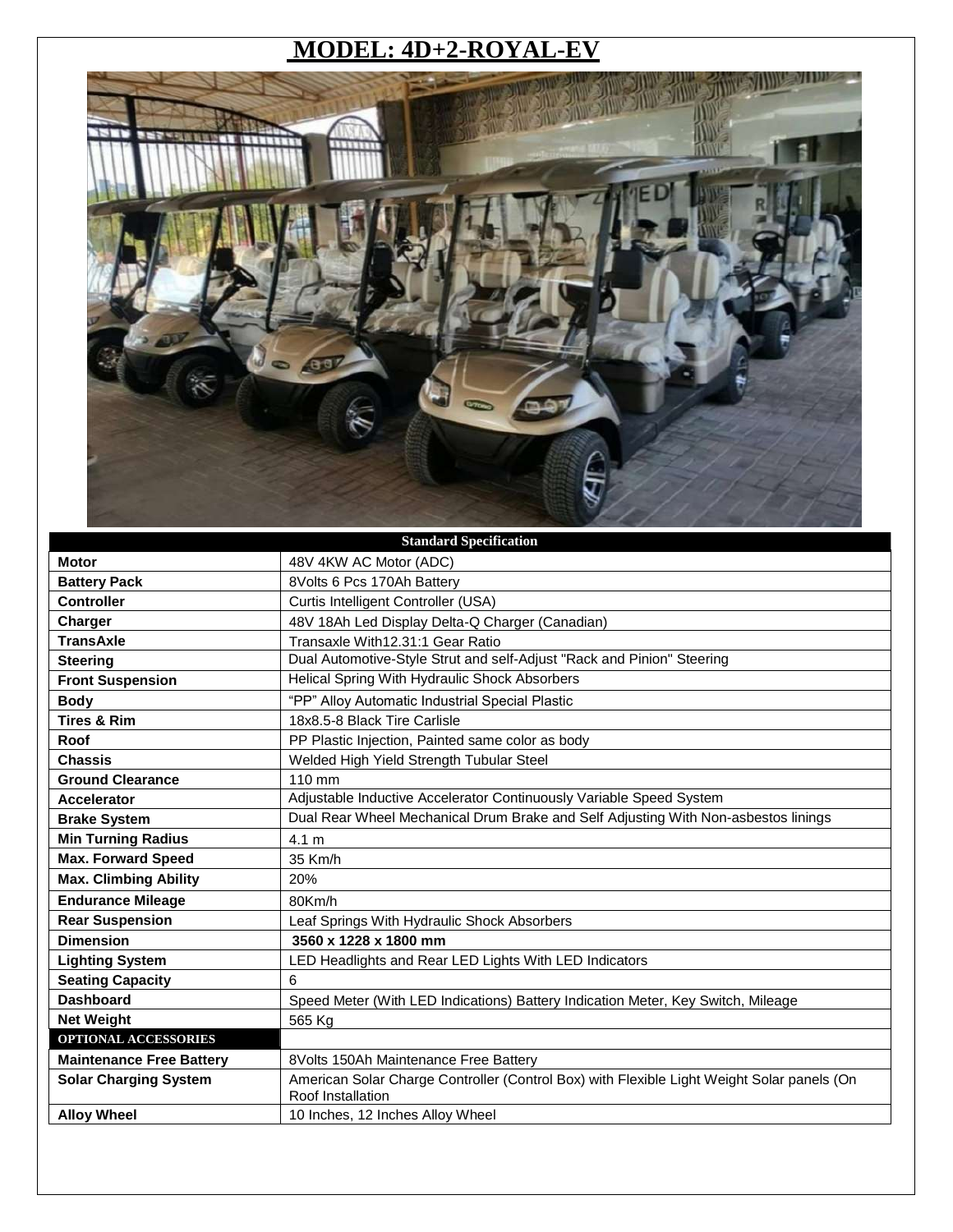#### **MODEL: 4D+2-HLK-ROYAL-EV**



|                                 | <b>Standard</b><br>Specification                                                                                |
|---------------------------------|-----------------------------------------------------------------------------------------------------------------|
| <b>Motor</b>                    | 48V 4KW AC Motor                                                                                                |
| <b>Battery Pack</b>             | 8Volts 6 Pcs 170Ah Battery                                                                                      |
| <b>Controller</b>               | Curtis Intelligent Controller (USA)                                                                             |
| Charger                         | 48V 18Ah Led Display Delta-Q Charger (Canadian)                                                                 |
| <b>TransAxle</b>                | Transaxle With12.31:1 Gear Ratio                                                                                |
| <b>Steering</b>                 | Dual Automotive-Style Strut and self-Adjust "Rack and Pinion" Steering                                          |
| <b>Front Suspension</b>         | Helical Spring With Hydraulic Shock Absorbers                                                                   |
| <b>Body</b>                     | "PP" Alloy Automatic Industrial Special Plastic                                                                 |
| <b>Tires &amp; Rim</b>          | 12 Inches Allow Wheel                                                                                           |
| Roof                            | PP Plastic Injection, Painted same color as body                                                                |
| <b>Chassis</b>                  | Welded High Yield Strength Tubular Steel                                                                        |
| <b>Ground Clearance</b>         | $110 \text{ mm}$                                                                                                |
| <b>Accelerator</b>              | Adjustable Inductive Accelerator Continuously Variable Speed System                                             |
| <b>Brake System</b>             | Dual Rear Wheel Mechanical Drum Brake and Self Adjusting With Non-asbestos linings                              |
| <b>Min Turning Radius</b>       | 5.05 m                                                                                                          |
| <b>Max. Forward Speed</b>       | 40 Km/h                                                                                                         |
| <b>Max. Climbing Ability</b>    | 20%                                                                                                             |
| <b>Endurance Mileage</b>        | 80Km/h                                                                                                          |
| <b>Rear Suspension</b>          | Leaf Springs With Hydraulic Shock Absorbers                                                                     |
| <b>Dimension</b>                | 3530 x 1305 x 2050 mm                                                                                           |
| <b>Lighting System</b>          | LED Headlights and Rear LED Lights With LED Indicators                                                          |
| <b>Seating Capacity</b>         | 6                                                                                                               |
| <b>Dashboard</b>                | Speed Meter (With LED Indications) Battery Indication Meter, Key Switch, Mileage                                |
| <b>Net Weight</b>               | 570 Kg                                                                                                          |
| OPTIONAL ACCESSORIES            |                                                                                                                 |
| <b>Maintenance Free Battery</b> | 8Volts 150Ah Maintenance Free Battery                                                                           |
| <b>Solar Charging System</b>    | American Solar Charge Controller (Control Box) with Flexible Light Weight Solar panels (On<br>Roof Installation |
|                                 |                                                                                                                 |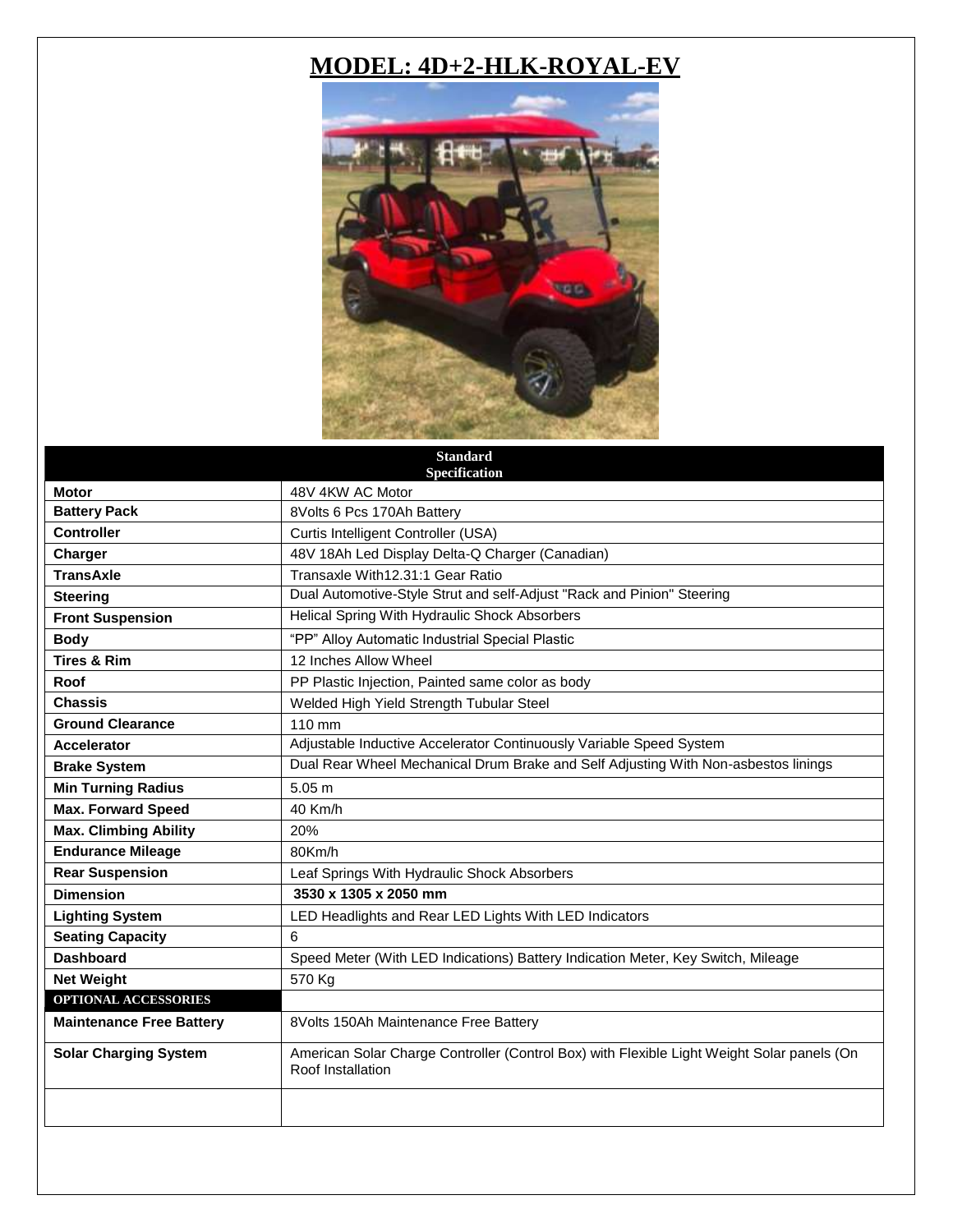## **Marshell**

#### **MODEL: RG-C4-FF (4 Passenger)**



|                                   | <b>Standard</b><br>Specification                                                                                                           |
|-----------------------------------|--------------------------------------------------------------------------------------------------------------------------------------------|
| <b>Model Name</b>                 | RC-C4.FF                                                                                                                                   |
| <b>Motor</b>                      | 48V 4KW DC Motor                                                                                                                           |
| <b>Controller</b>                 | American Curtis intelligent DC controller                                                                                                  |
| <b>Battery</b>                    | 8Volts 6Pcs 190Ah Battery                                                                                                                  |
| <b>Accelerator</b>                | Adjustable Inductive Accelerator Continuously Variable Speed                                                                               |
| Charger                           | 48V LED Display onboard Charger                                                                                                            |
| <b>Steering</b>                   | Self-Compensating "Rack and Pinion" Steering                                                                                               |
| <b>Dimension</b>                  | 3070x1200x1900mm                                                                                                                           |
| No. of Passenger                  | 4 (Front Facing)                                                                                                                           |
| Max. Speed (km/h)                 | 24 Km/h Adjustable                                                                                                                         |
| <b>Continued Trip Mileage(km)</b> | 60-70 Km                                                                                                                                   |
| <b>Climbing Ability (Degree)</b>  | 20%                                                                                                                                        |
| <b>Min. Turning Radius</b>        | 4.5m                                                                                                                                       |
| <b>MAX. Loading Weight</b>        | 480 Kg                                                                                                                                     |
| <b>Chassis</b>                    | High Strength Steel Welded with Powder Coating                                                                                             |
| <b>Wheel Base</b>                 | 2410 mm                                                                                                                                    |
| <b>Suspension Type</b>            | Leaf Springs with Hydraulic Shock Absorbers                                                                                                |
| <b>Tire</b>                       | 18*8.5-8 Black Tires                                                                                                                       |
| <b>Braking Type</b>               | Rear Wheel Mechanical Drum Brake and Regeneration Brake                                                                                    |
| <b>Body</b>                       | <b>Closed Type With Air Conditioner</b>                                                                                                    |
| Lightning                         | lighting (Rear and Headlights with indicator lights) Kit, Horn, Reverse buzzer, Indication meter<br>(mileage, battery charging indication) |
|                                   |                                                                                                                                            |
| <b>OPTIONAL ACCESSORIES</b>       |                                                                                                                                            |
| <b>Maintenance Free Battery</b>   | 8Volts 150Ah Maintenance Free Battery                                                                                                      |
| <b>Solar Charging System</b>      | American Solar Charge Controller (Control Box) with Flexible Light Weight Solar panels (On<br>Roof Installation                            |
|                                   |                                                                                                                                            |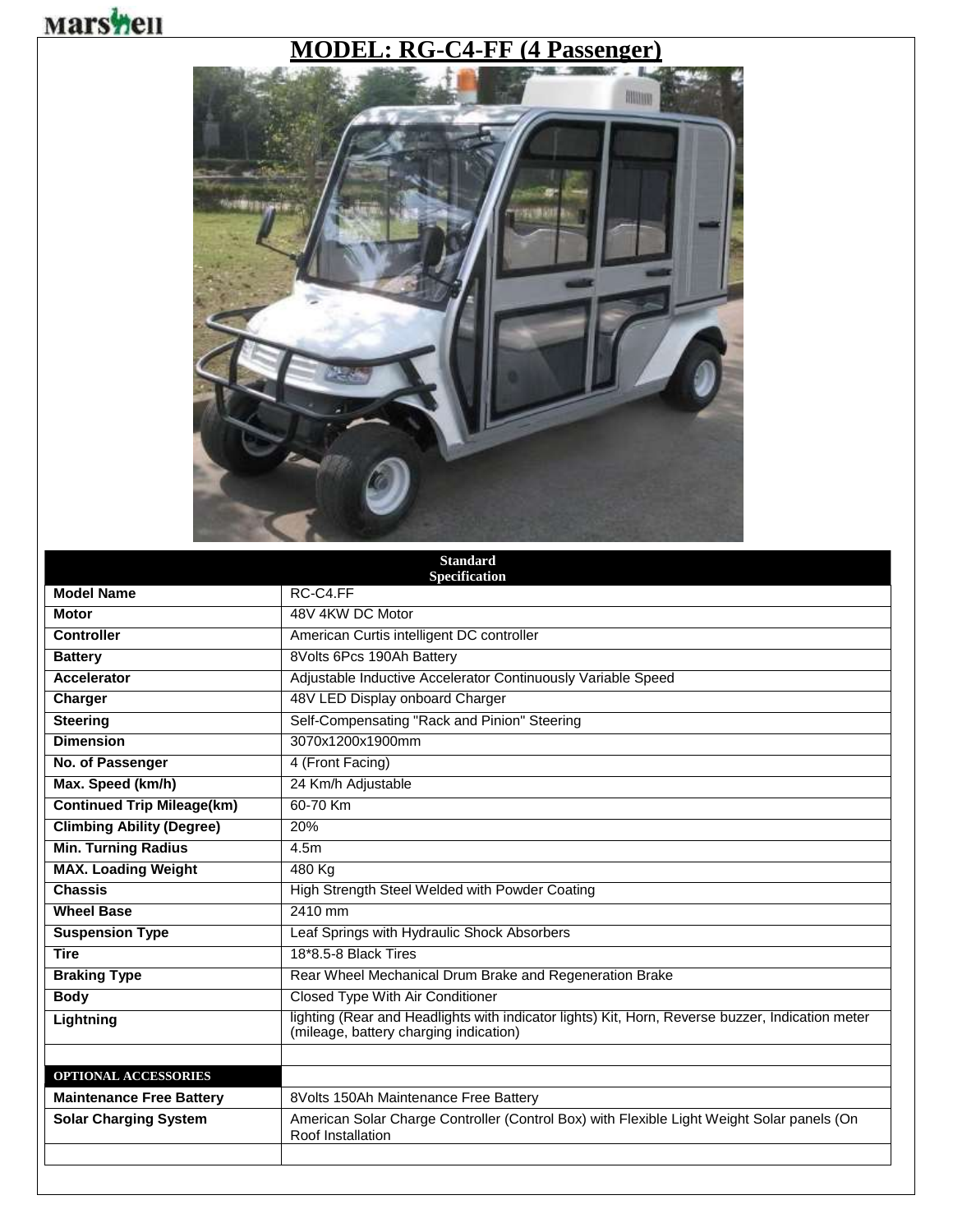## **MODEL: 6D+2-ROYAL-EV**



| <b>Standard Specification</b>   |                                                                                                                 |
|---------------------------------|-----------------------------------------------------------------------------------------------------------------|
| <b>Motor</b>                    | 48V 4KW AC Motor                                                                                                |
| <b>Battery Pack</b>             | 8Volts 6 Pcs 170Ah Battery                                                                                      |
| <b>Controller</b>               | Curtis Intelligent Controller (USA)                                                                             |
| Charger                         | 48V 18Ah Led Display Delta-Q Charger (Canadian)                                                                 |
| <b>TransAxle</b>                | Transaxle With12.31:1 Gear Ratio                                                                                |
| <b>Steering</b>                 | Dual Automotive-Style Strut and self-Adjust "Rack and Pinion" Steering                                          |
| <b>Front Suspension</b>         | Helical Spring With Hydraulic Shock Absorbers                                                                   |
| <b>Body</b>                     | "PP" Alloy Automatic Industrial Special Plastic                                                                 |
| <b>Tires &amp; Rim</b>          | 18x8.5-8 Black Tire Carlisle                                                                                    |
| Roof                            | PP Plastic Injection, Painted same color as body                                                                |
| <b>Chassis</b>                  | Welded High Yield Strength Tubular Steel                                                                        |
| <b>Ground Clearance</b>         | $110 \text{ mm}$                                                                                                |
| <b>Accelerator</b>              | Adjustable Inductive Accelerator Continuously Variable Speed System                                             |
| <b>Brake System</b>             | Dual Rear Wheel Mechanical Drum Brake and Self Adjusting With Non-asbestos linings                              |
| <b>Min Turning Radius</b>       | 5.1 <sub>m</sub>                                                                                                |
| <b>Max. Forward Speed</b>       | 35 Km/h                                                                                                         |
| <b>Max. Climbing Ability</b>    | 18%                                                                                                             |
| <b>Endurance Mileage</b>        | 80Km/h                                                                                                          |
| <b>Rear Suspension</b>          | Leaf Springs With Hydraulic Shock Absorbers                                                                     |
| <b>Dimension</b>                | 4280 x 1200 x 1800 mm                                                                                           |
| <b>Lighting System</b>          | LED Headlights and Rear LED Lights With LED Indicators                                                          |
| <b>Seating Capacity</b>         | 8                                                                                                               |
| <b>Dashboard</b>                | Speed Meter (With LED Indications) Battery Indication Meter, Key Switch, Mileage                                |
| <b>Net Weight</b>               | 605 Kg                                                                                                          |
| <b>OPTIONAL ACCESSORIES</b>     |                                                                                                                 |
| <b>Maintenance Free Battery</b> | 8Volts 150Ah Maintenance Free Battery                                                                           |
| <b>Solar Charging System</b>    | American Solar Charge Controller (Control Box) with Flexible Light Weight Solar panels (On<br>Roof Installation |
| <b>Alloy Wheel</b>              | 10 Inches, 12 Inches Alloy Wheel                                                                                |
|                                 |                                                                                                                 |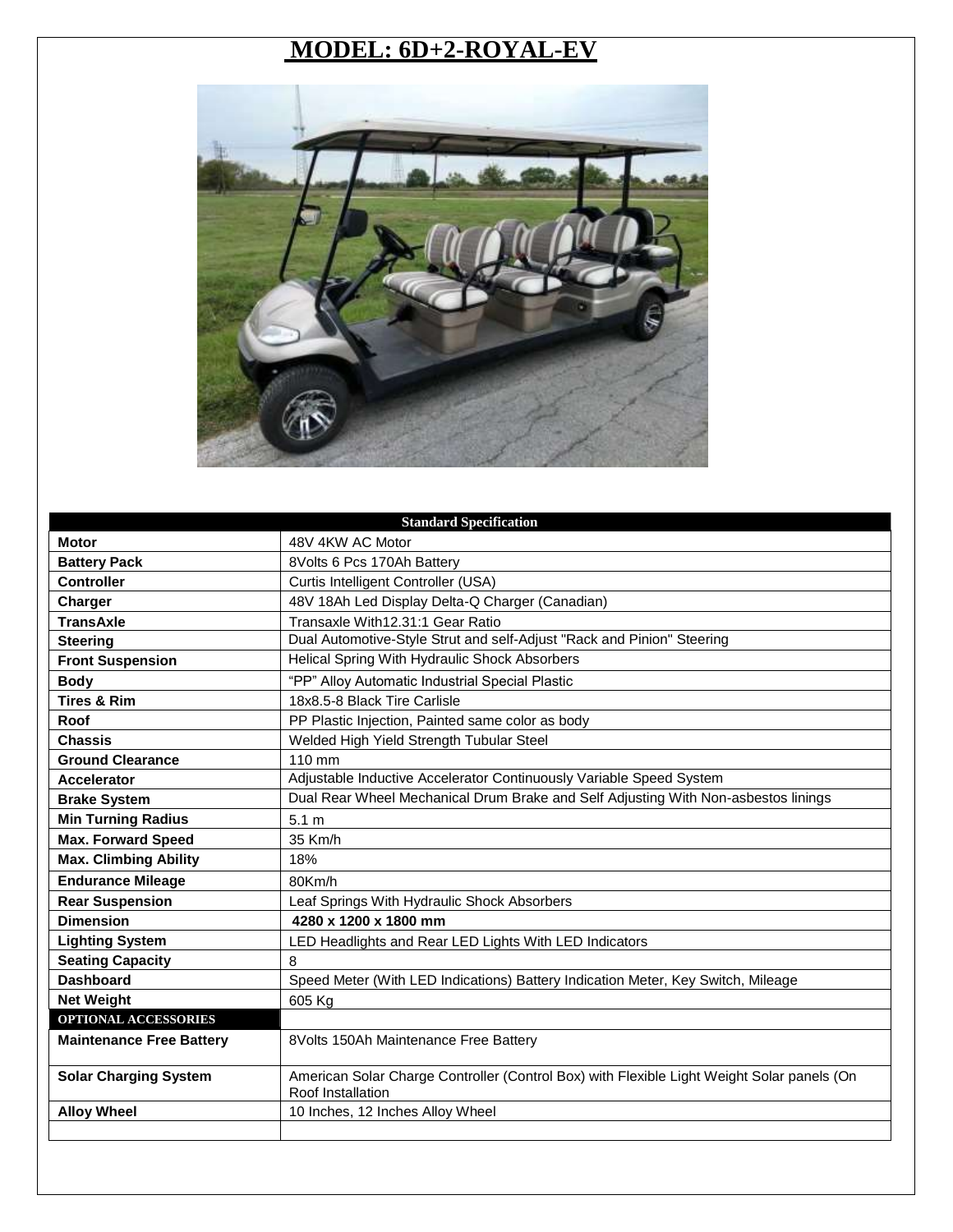#### **MODEL:2D+LB-ROYAL-EV**



|                                 | <b>Standard Specification</b>                                                                                   |
|---------------------------------|-----------------------------------------------------------------------------------------------------------------|
| <b>Motor</b>                    | 48V 4KW AC Motor                                                                                                |
| <b>Battery Pack</b>             | 8Volts 6 Pcs 190Ah Battery                                                                                      |
| <b>Controller</b>               | Curtis Intelligent Controller (USA)                                                                             |
| Charger                         | 48V 18Ah Led Display Delta-Q Charger (Canadian)                                                                 |
| <b>TransAxle</b>                | Transaxle With12.31:1 Gear Ratio                                                                                |
| <b>Steering</b>                 | Dual Automotive-Style Strut and self-Adjust "Rack and Pinion" Steering                                          |
| <b>Front Suspension</b>         | Helical Spring With Hydraulic Shock Absorbers                                                                   |
| <b>Body</b>                     | "PP" Alloy Automatic Industrial Special Plastic                                                                 |
| <b>Tires &amp; Rim</b>          | 18x8.5-8 Black Tire Carlisle                                                                                    |
| Roof                            | PP Plastic Injection, Painted same color as body                                                                |
| <b>Chassis</b>                  | Welded High Yield Strength Tubular Steel                                                                        |
| <b>Ground Clearance</b>         | 110 mm                                                                                                          |
| <b>Accelerator</b>              | Adjustable Inductive Accelerator Continuously Variable Speed System                                             |
| <b>Brake System</b>             | Dual Rear Wheel Mechanical Drum Brake and Self Adjusting With Non-asbestos linings                              |
| <b>Min Turning Radius</b>       | 18% m                                                                                                           |
| <b>Max. Forward Speed</b>       | 35 Km/h                                                                                                         |
| <b>Max. Climbing Ability</b>    | 15%                                                                                                             |
| <b>Endurance Mileage</b>        | 80Km/h                                                                                                          |
| <b>Rear Suspension</b>          | Leaf Springs With Hydraulic Shock Absorbers                                                                     |
| <b>Dimension</b>                | 3130 x 1200 x 1880 mm                                                                                           |
| <b>Lighting System</b>          | LED Headlights and Rear LED Lights With LED Indicators                                                          |
| <b>Seating Capacity</b>         | $\overline{2}$                                                                                                  |
| <b>Dashboard</b>                | Speed Meter (With LED Indications) Battery Indication Meter, Key Switch, Mileage,<br>Forward/Reverse            |
| <b>Net Weight</b>               | 580 Kg                                                                                                          |
| <b>Cargo Box Size</b>           | Aluminum Cargo Box 1400 x 1100 x 265 mm                                                                         |
| <b>OPTIONAL ACCESSORIES</b>     |                                                                                                                 |
| <b>Maintenance Free Battery</b> | 8Volts 150Ah Maintenance Free Battery                                                                           |
| <b>Solar Charging System</b>    | American Solar Charge Controller (Control Box) with Flexible Light Weight Solar panels (On Roof<br>Installation |
| <b>Alloy Wheel</b>              | 10 Inches, 12 Inches Alloy Wheel                                                                                |
| <b>Option 2</b>                 | Overall Dimension 3550 x 1200 x 1880 mm (Cargo Box Size: 1800 x 1100 x 300 mm)                                  |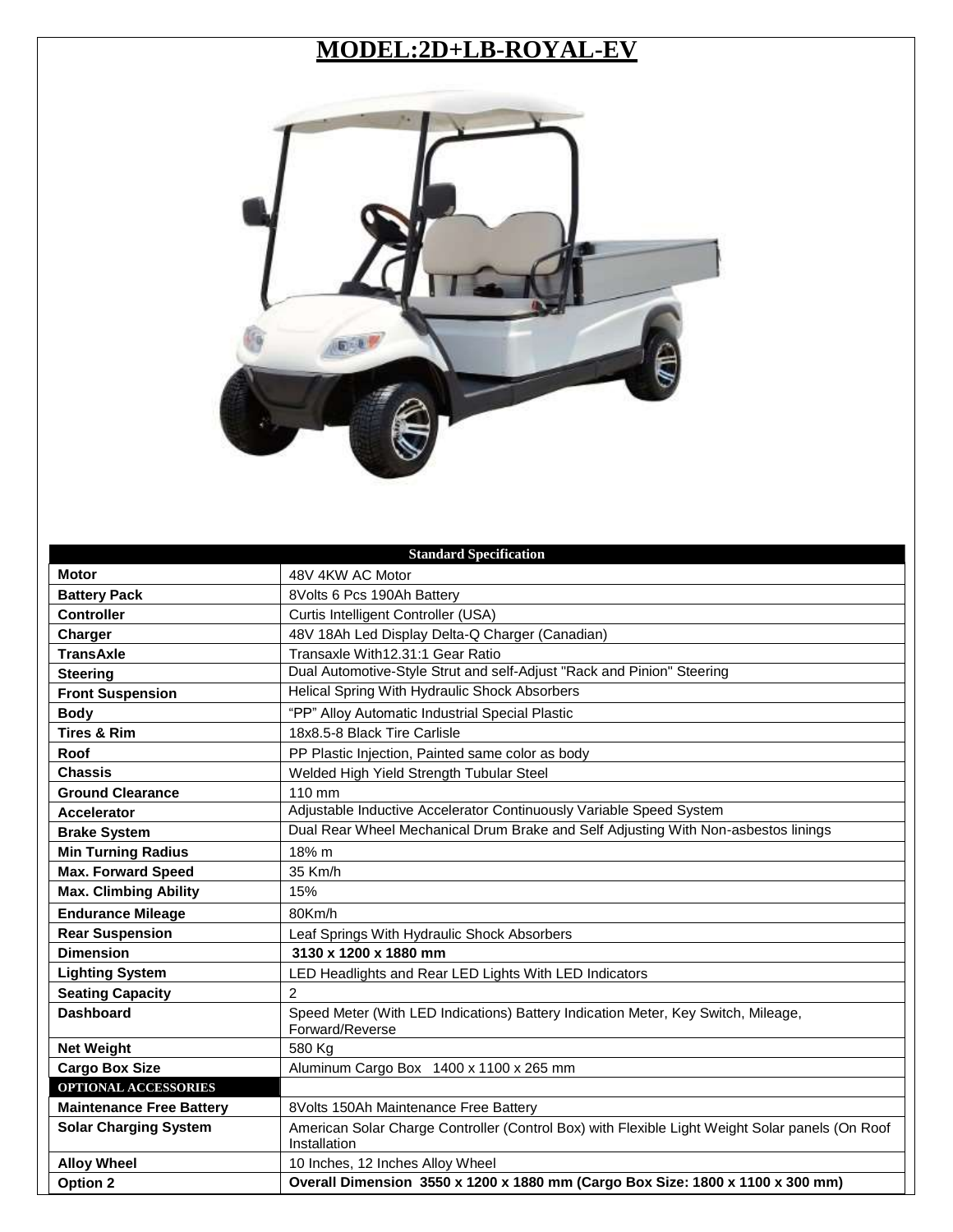## **MODEL:2D+LB-HLK-ROYAL-EV**



|                                 | <b>Standard Specification</b>                                                                                   |
|---------------------------------|-----------------------------------------------------------------------------------------------------------------|
| <b>Motor</b>                    | 48V 4KW AC Motor                                                                                                |
| <b>Battery Pack</b>             | 8Volts 6 Pcs 190Ah Battery                                                                                      |
| <b>Controller</b>               | Curtis Intelligent Controller (USA)                                                                             |
| Charger                         | 48V 18Ah Led Display Delta-Q Charger (Canadian)                                                                 |
| <b>TransAxle</b>                | Transaxle With12.31:1 Gear Ratio                                                                                |
| <b>Steering</b>                 | Dual Automotive-Style Strut and self-Adjust "Rack and Pinion" Steering                                          |
| <b>Front Suspension</b>         | Helical Spring With Hydraulic Shock Absorbers                                                                   |
| <b>Body</b>                     | "PP" Alloy Automatic Industrial Special Plastic                                                                 |
| <b>Tires &amp; Rim</b>          | 18x8.5-8 Black Tire Carlisle                                                                                    |
| Roof                            | PP Plastic Injection, Painted same color as body                                                                |
| <b>Chassis</b>                  | Welded High Yield Strength Tubular Steel                                                                        |
| <b>Ground Clearance</b>         | 110 mm                                                                                                          |
| <b>Accelerator</b>              | Adjustable Inductive Accelerator Continuously Variable Speed System                                             |
| <b>Brake System</b>             | Dual Rear Wheel Mechanical Drum Brake and Self Adjusting With Non-asbestos linings                              |
| <b>Min Turning Radius</b>       | 2.95 m                                                                                                          |
| <b>Max. Forward Speed</b>       | 40 Km/h                                                                                                         |
| <b>Max. Climbing Ability</b>    | 15%                                                                                                             |
| <b>Endurance Mileage</b>        | 80Km/h                                                                                                          |
| <b>Rear Suspension</b>          | Leaf Springs With Hydraulic Shock Absorbers                                                                     |
| <b>Dimension</b>                | 3220 x 1360 x 1960 mm                                                                                           |
| <b>Lighting System</b>          | LED Headlights and Rear LED Lights With LED Indicators                                                          |
| <b>Seating Capacity</b>         | $\overline{2}$                                                                                                  |
| <b>Dashboard</b>                | Speed Meter (With LED Indications) Battery Indication Meter, Key Switch, Mileage, Forward/Reverse               |
| <b>Net Weight</b>               | 540 Kgs                                                                                                         |
| <b>Cargo Box Size</b>           | Aluminum Cargo Box 1400 x 1100 x 265 mm                                                                         |
| OPTIONAL ACCESSORIES            |                                                                                                                 |
| <b>Maintenance Free Battery</b> | 8Volts 150Ah Maintenance Free Battery                                                                           |
| <b>Solar Charging System</b>    | American Solar Charge Controller (Control Box) with Flexible Light Weight Solar panels (On Roof<br>Installation |
| <b>Option 2</b>                 | Overall Dimension 3640 x 1360 x 1960 mm (Cargo Box Size: 1800 x 1100 x 300 mm)                                  |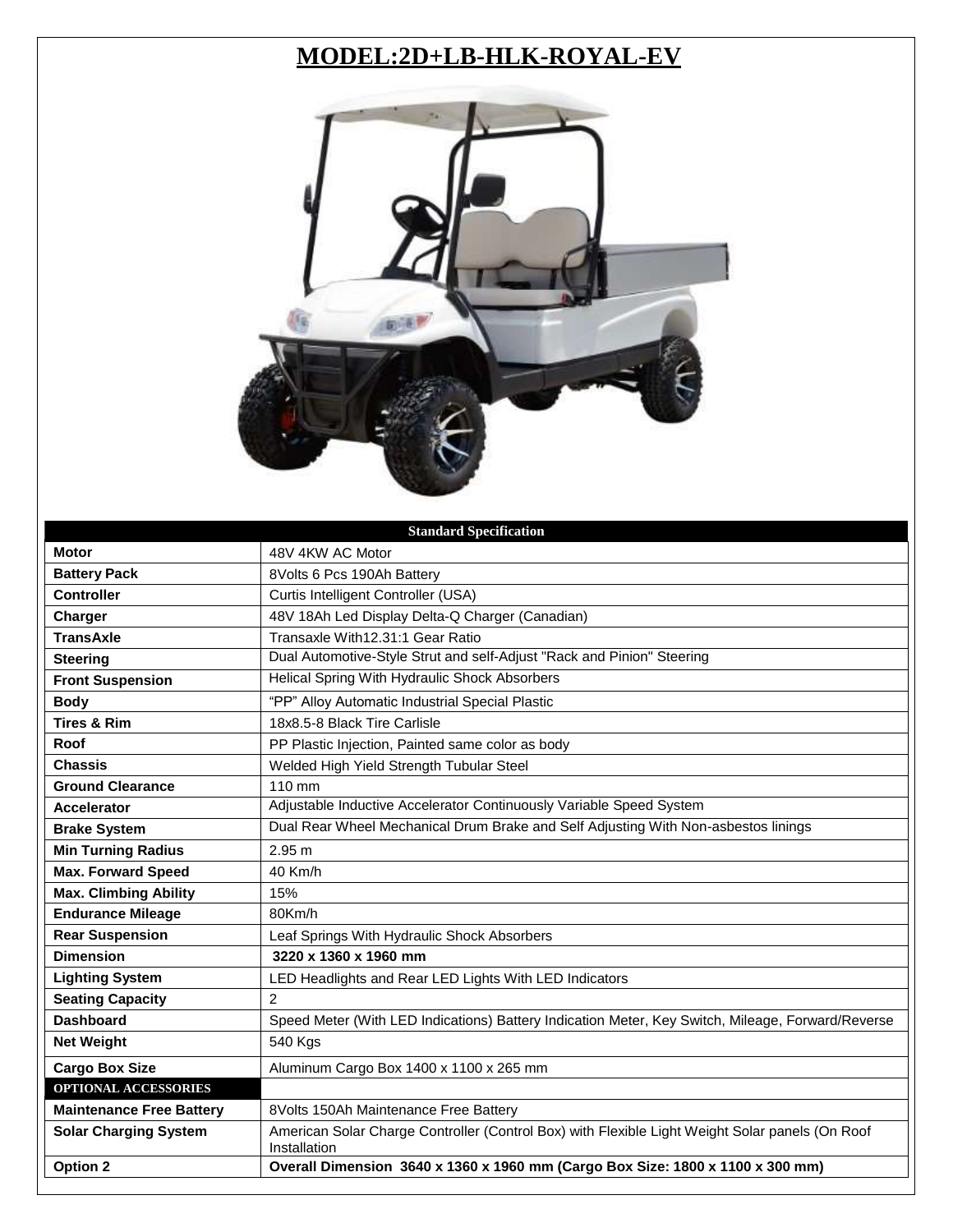#### **MODEL: RGD2-HD72-ROYAL-EV**



| <b>Standard Specification</b> |                                                                                                                     |
|-------------------------------|---------------------------------------------------------------------------------------------------------------------|
| <b>Motor</b>                  | 51V 5KW AC Motor                                                                                                    |
| <b>Battery Pack</b>           | 8Volts 150Ah 9Pcs Maintenance Free Battery                                                                          |
| <b>Controller</b>             | Curtis Intelligent AC Controller (USA)                                                                              |
| Charger                       | 72Volts Computer Intelligent On-Board Charger                                                                       |
| <b>Steering</b>               | <b>Electric Power Steering</b>                                                                                      |
| <b>Front Suspension</b>       | Dual A-Arm 185.42 mm (7.3") Travel                                                                                  |
| <b>Front Screen</b>           | <b>Fixed Type Acrylic Sheet</b>                                                                                     |
| <b>Tires &amp; Rim Front</b>  | 25x8-12 NHS                                                                                                         |
| <b>Tires &amp; Rim Rear</b>   | 25x10-12 NHS                                                                                                        |
| <b>Chassis</b>                | Welded High Yield Strength Tubular Steel                                                                            |
| <b>Ground Clearance</b>       | 220 mm                                                                                                              |
| <b>Drive System</b>           | <b>Rear Wheel Drive</b>                                                                                             |
| <b>Brake System</b>           | 4 Wheel Hydraulic Disk Brake + Foot Actuated Parking Brake                                                          |
| <b>Min Turning Radius</b>     | 3.5 <sub>m</sub>                                                                                                    |
| <b>Max. Forward Speed</b>     | 60 Km/h                                                                                                             |
| <b>Max. Climbing Ability</b>  | 20%                                                                                                                 |
| <b>Endurance Mileage</b>      | 80Km/h                                                                                                              |
| <b>Dimension</b>              | 2950 x 1375 x 1860 mm                                                                                               |
| <b>Lighting System</b>        | Headlights and Rear Lights With Indicators, Side View Mirror                                                        |
| <b>Seating Capacity</b>       | $\overline{2}$                                                                                                      |
| <b>Dashboard</b>              | Speed Meter, Battery Indication Meter, Key Switch, Forward/Revers Switch,                                           |
| Dry Weight                    | 788 Kg                                                                                                              |
| <b>Cargo Box Size</b>         | 1180 x 930 x 340 mm (Load Capacity 185 Kg)                                                                          |
| <b>Hitch Towing Rating</b>    | 500 Kg                                                                                                              |
| <b>Optional:</b>              |                                                                                                                     |
| <b>Solar Charging System</b>  | 72V American Solar Charge Controller (Control Box) with Flexible Light Weight Solar panels<br>(On Roof Installation |
| <b>Roof Top Lighting</b>      | <b>LED Lights on Roof Top Front and Rear</b>                                                                        |
|                               |                                                                                                                     |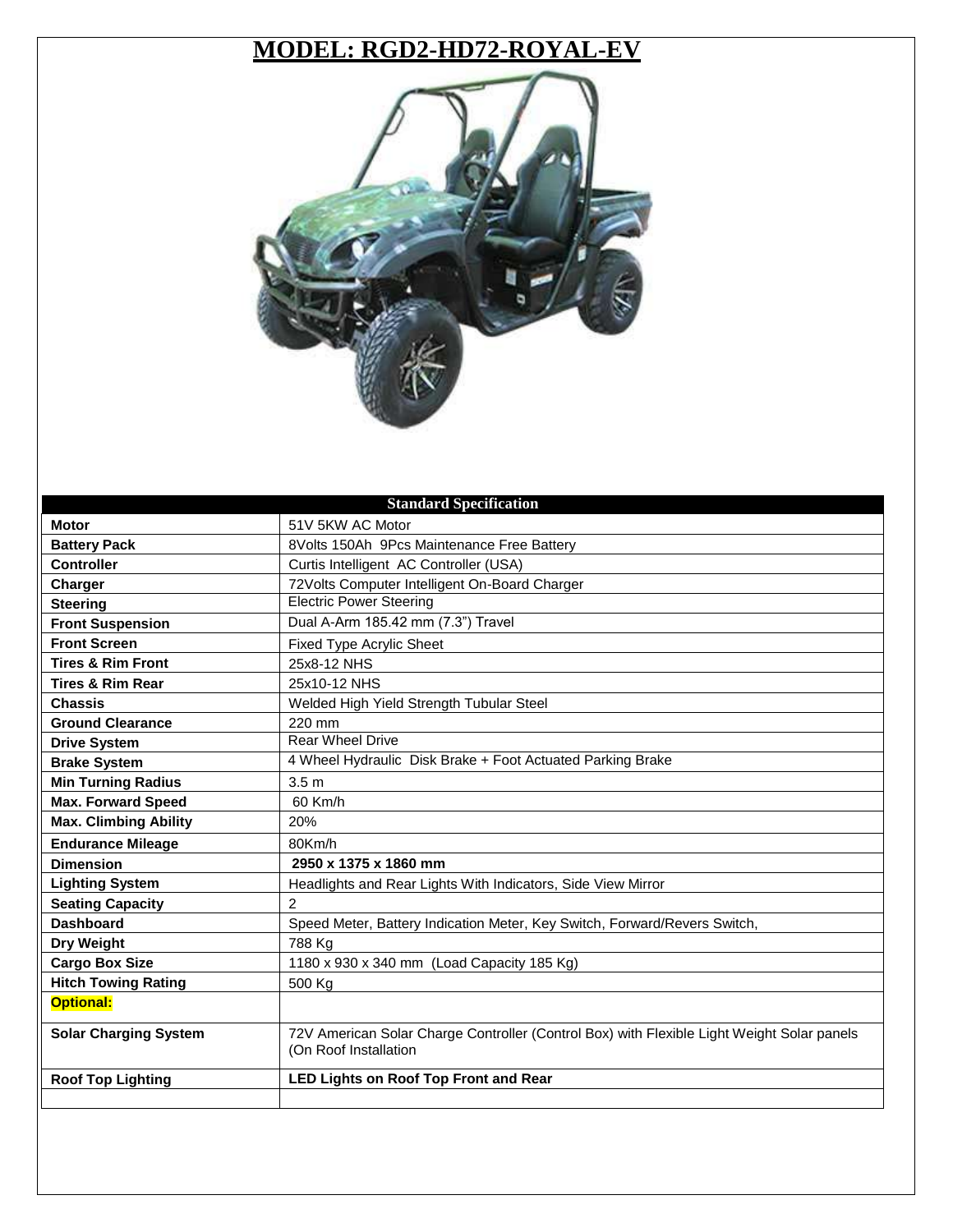#### **MODEL: RGD4-HD72-ROYAL-EV**





|                              | <b>Standard Specification</b>                                                                                       |
|------------------------------|---------------------------------------------------------------------------------------------------------------------|
| <b>Motor</b>                 | 72V 5KW AC Motor                                                                                                    |
| <b>Battery Pack</b>          | 8Volts 150Ah 9Pcs Maintenance Free Battery                                                                          |
| <b>Controller</b>            | Curtis Intelligent AC Controller (USA)                                                                              |
| Charger                      | 72Volts Computer Intelligent On-Board Charger                                                                       |
| <b>Steering</b>              | <b>Electric Power Steering</b>                                                                                      |
| <b>Front Suspension</b>      | Dual A-Arm 185.42 mm (7.3") Travel                                                                                  |
| <b>Front Screen</b>          | Fixed Type Acrylic Sheet                                                                                            |
| <b>Tires &amp; Rim Front</b> | 25x8-12 NHS                                                                                                         |
| <b>Tires &amp; Rim Rear</b>  | 25x10-12 NHS                                                                                                        |
| <b>Chassis</b>               | Welded High Yield Strength Tubular Steel                                                                            |
| <b>Ground Clearance</b>      | 220 mm                                                                                                              |
| <b>Drive System</b>          | <b>Rear Wheel Drive</b>                                                                                             |
| <b>Brake System</b>          | 4 Wheel Hydraulic Disk Brake + Foot Actuated Parking Brake                                                          |
| <b>Min Turning Radius</b>    | 6 m                                                                                                                 |
| <b>Max. Forward Speed</b>    | 60 Km/h                                                                                                             |
| <b>Max. Climbing Ability</b> | 20%                                                                                                                 |
| <b>Endurance Mileage</b>     | 80Km/h                                                                                                              |
| <b>Dimension</b>             | 3110 x 1375 x 1860 mm                                                                                               |
|                              |                                                                                                                     |
| <b>Lighting System</b>       | Headlights and Rear Lights With Indicators, Side View Mirror                                                        |
| <b>Seating Capacity</b>      | $\overline{2}$                                                                                                      |
| <b>Dashboard</b>             | Speed Meter, Battery Indication Meter, Key Switch, Forward/Revers Switch,                                           |
| Dry Weight                   | 907 Kg                                                                                                              |
| <b>Cargo Box Size</b>        | 1180 x 930 x 340 mm (Load Capacity 185 Kg)                                                                          |
| <b>Hitch Towing Rating</b>   | 500 Kg                                                                                                              |
| <b>Optional:</b>             |                                                                                                                     |
| <b>Solar Charging System</b> | 72V American Solar Charge Controller (Control Box) with Flexible Light Weight Solar panels<br>(On Roof Installation |
| <b>Roof Top Lighting</b>     | <b>LED Lights on Roof Top Front and Rear</b>                                                                        |
|                              |                                                                                                                     |
|                              |                                                                                                                     |
|                              |                                                                                                                     |
|                              |                                                                                                                     |
|                              |                                                                                                                     |
|                              |                                                                                                                     |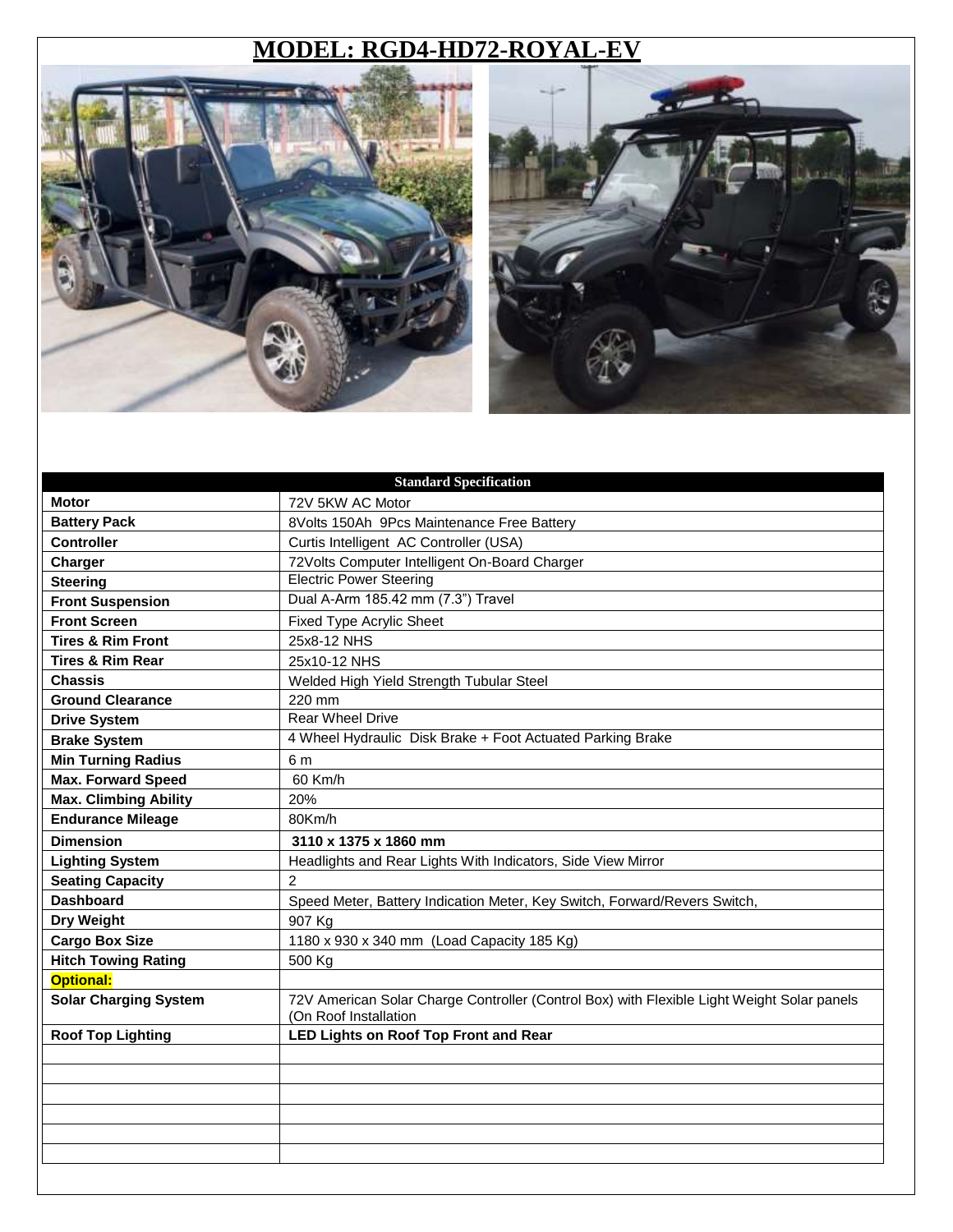#### **MODEL: RD-A2-ROYAL-EV**



|                                 | <b>Standard Specification</b>                                                                                   |
|---------------------------------|-----------------------------------------------------------------------------------------------------------------|
| <b>Motor</b>                    | 48V 4KW AC Motor                                                                                                |
| <b>Battery Pack</b>             | 8Volts 6 Pcs 190Ah Battery                                                                                      |
| <b>Controller</b>               | Curtis Intelligent Controller (USA)                                                                             |
| Charger                         | 48V 18Ah Led Display Delta-Q Charger (Canadian)                                                                 |
| <b>TransAxle</b>                | Transaxle With12.31:1 Gear Ratio                                                                                |
| <b>Steering</b>                 | Dual Automotive-Style Strut and self-Adjust "Rack and Pinion" Steering                                          |
| <b>Front Suspension</b>         | Helical Spring With Hydraulic Shock Absorbers                                                                   |
| <b>Body</b>                     | "PP" Alloy Automatic Industrial Special Plastic                                                                 |
| <b>Tires &amp; Rim</b>          | 18x8.5-8 Black Tire Carlisle                                                                                    |
| Roof                            | PP Plastic Injection, Painted same color as body                                                                |
| <b>Chassis</b>                  | Welded High Yield Strength Tubular Steel                                                                        |
| <b>Ground Clearance</b>         | 114 mm                                                                                                          |
| <b>Accelerator</b>              | Adjustable Inductive Accelerator Continuously Variable Speed System                                             |
| <b>Brake System</b>             | Dual Rear Wheel Mechanical Drum Brake and Self Adjusting With Non-asbestos linings                              |
| <b>Min Turning Radius</b>       | 2.95 m                                                                                                          |
| <b>Max. Forward Speed</b>       | 35 Km/h                                                                                                         |
| <b>Max. Climbing Ability</b>    | 25%                                                                                                             |
| <b>Endurance Mileage</b>        | 80Km/h                                                                                                          |
| <b>Rear Suspension</b>          | Leaf Springs With Hydraulic Shock Absorbers                                                                     |
| <b>Dimension</b>                | 3310 x 1160 x 1840 mm                                                                                           |
| <b>Lighting System</b>          | LED Headlights and Rear LED Lights With LED Indicators                                                          |
| <b>Seating Capacity</b>         | $\mathcal{P}$                                                                                                   |
| <b>Dashboard</b>                | Speed Meter (With LED Indications) Battery Indication Meter, Key Switch, Mileage                                |
| <b>Loading Capacity</b>         | 600 Kg                                                                                                          |
| <b>Optional:</b>                |                                                                                                                 |
| <b>Maintenance Free Battery</b> | 8Volts 150Ah Maintenance Free Battery                                                                           |
| <b>Solar Charging System</b>    | American Solar Charge Controller (Control Box) with Flexible Light Weight Solar panels (On<br>Roof Installation |
| <b>Alloy Wheel</b>              | 10 Inches, 12 Inches Alloy Wheel                                                                                |
|                                 |                                                                                                                 |
|                                 |                                                                                                                 |
|                                 |                                                                                                                 |
|                                 |                                                                                                                 |
|                                 |                                                                                                                 |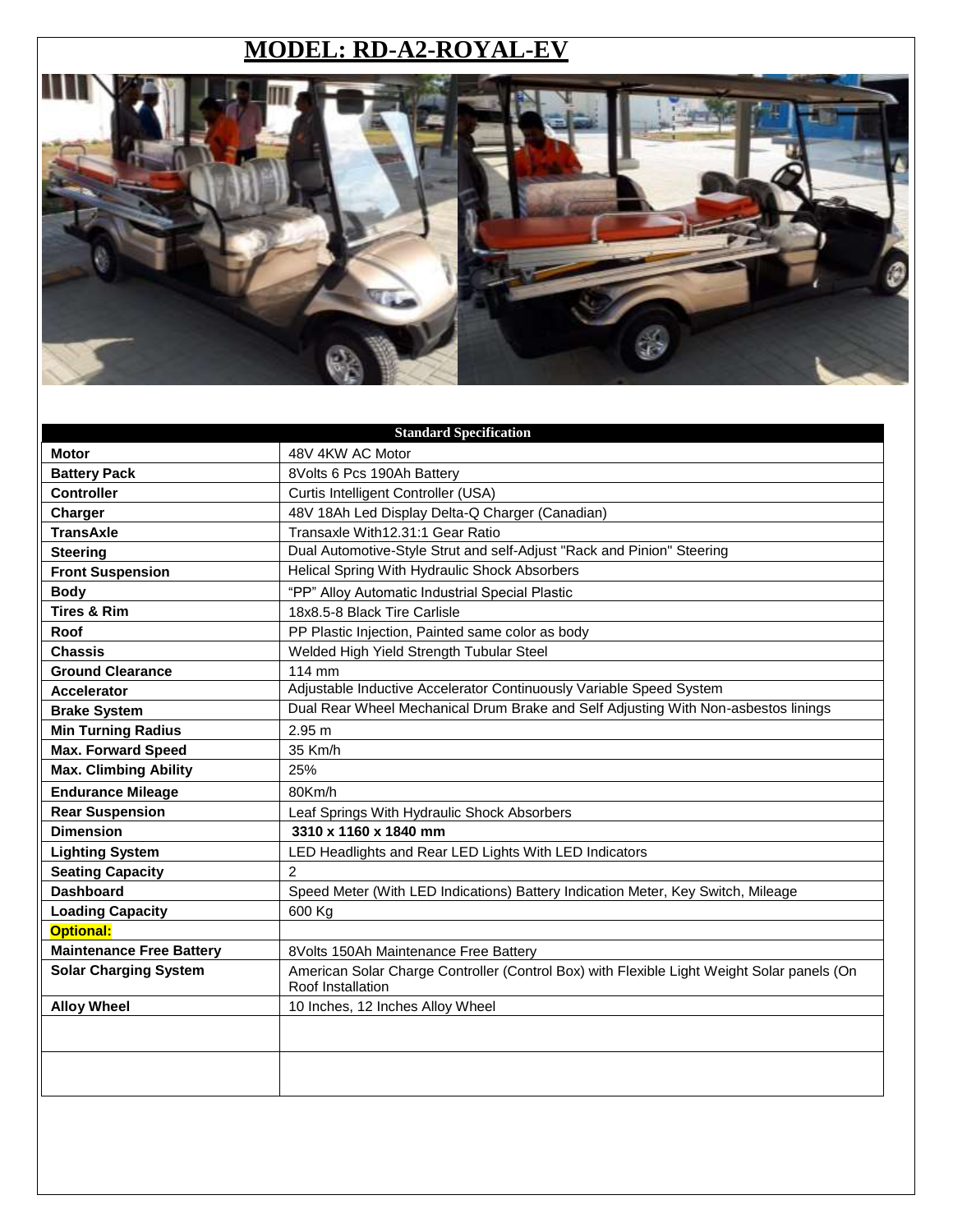## **MODEL:11D+AC ROYAL-EV (11 Passenger)**



| <b>Standard Specification</b>   |                                                                                                                 |
|---------------------------------|-----------------------------------------------------------------------------------------------------------------|
| <b>Motor</b>                    | 51V 7.5KW AC Motor (ADC)                                                                                        |
| <b>Battery Pack</b>             | 9 Pcs of 8Volts 190Ah Battery                                                                                   |
| <b>Controller</b>               | 72V Toyota Intelligent Controller                                                                               |
| Charger                         | 72Volts 25A off Board Charger                                                                                   |
| <b>TransAxle</b>                | Transaxle With16:1 Gear Ratio                                                                                   |
| <b>Steering</b>                 | <b>Electric Power Steering</b>                                                                                  |
| <b>Front Screen</b>             | <b>Laminated Glass</b>                                                                                          |
| <b>Body</b>                     | "PP" Alloy Automatic Industrial Special Plastic                                                                 |
| <b>Tires &amp; Rim</b>          | 12 Steel Wheel and Ply Tire                                                                                     |
| Roof                            | <b>ABS Blow Molding</b>                                                                                         |
| <b>Chassis</b>                  | Welded High Yield Strength Tubular Steel                                                                        |
| <b>Ground Clearance</b>         | 180 mm                                                                                                          |
| <b>Accelerator</b>              | Adjustable Inductive Accelerator Continuously Variable Speed System                                             |
| <b>Brake System</b>             | Front Disc Brake and Rear Drum Brake + Hand Brake                                                               |
| <b>Min Turning Radius</b>       | 5.5 <sub>m</sub>                                                                                                |
| <b>Max. Forward Speed</b>       | 30 Km/h                                                                                                         |
| <b>Max. Climbing Ability</b>    | 20%                                                                                                             |
| <b>Endurance Mileage</b>        | 100Km/h                                                                                                         |
| <b>Rear Suspension</b>          | Helical Spring With Hydraulic Shock Absorbers                                                                   |
| <b>Dimension</b>                | 4590 x 1480 x 2100 mm                                                                                           |
| <b>Lighting System</b>          | Headlights and Rear Lights With Indicators                                                                      |
| <b>Seating Capacity</b>         | 11                                                                                                              |
| <b>Dashboard</b>                | Speed Meter (With LED Indications) Battery Indication Meter, Key Switch, Mileage                                |
| <b>Loading Capacity</b>         | 1120 Kg                                                                                                         |
| OPTIONAL ACCESSORIES            |                                                                                                                 |
|                                 |                                                                                                                 |
| <b>Maintenance Free Battery</b> | 8Volts 150Ah Maintenance Free Battery                                                                           |
| <b>Solar Charging System</b>    | American Solar Charge Controller (Control Box) with Flexible Light Weight Solar panels (On Roof<br>Installation |
|                                 |                                                                                                                 |
|                                 |                                                                                                                 |
|                                 |                                                                                                                 |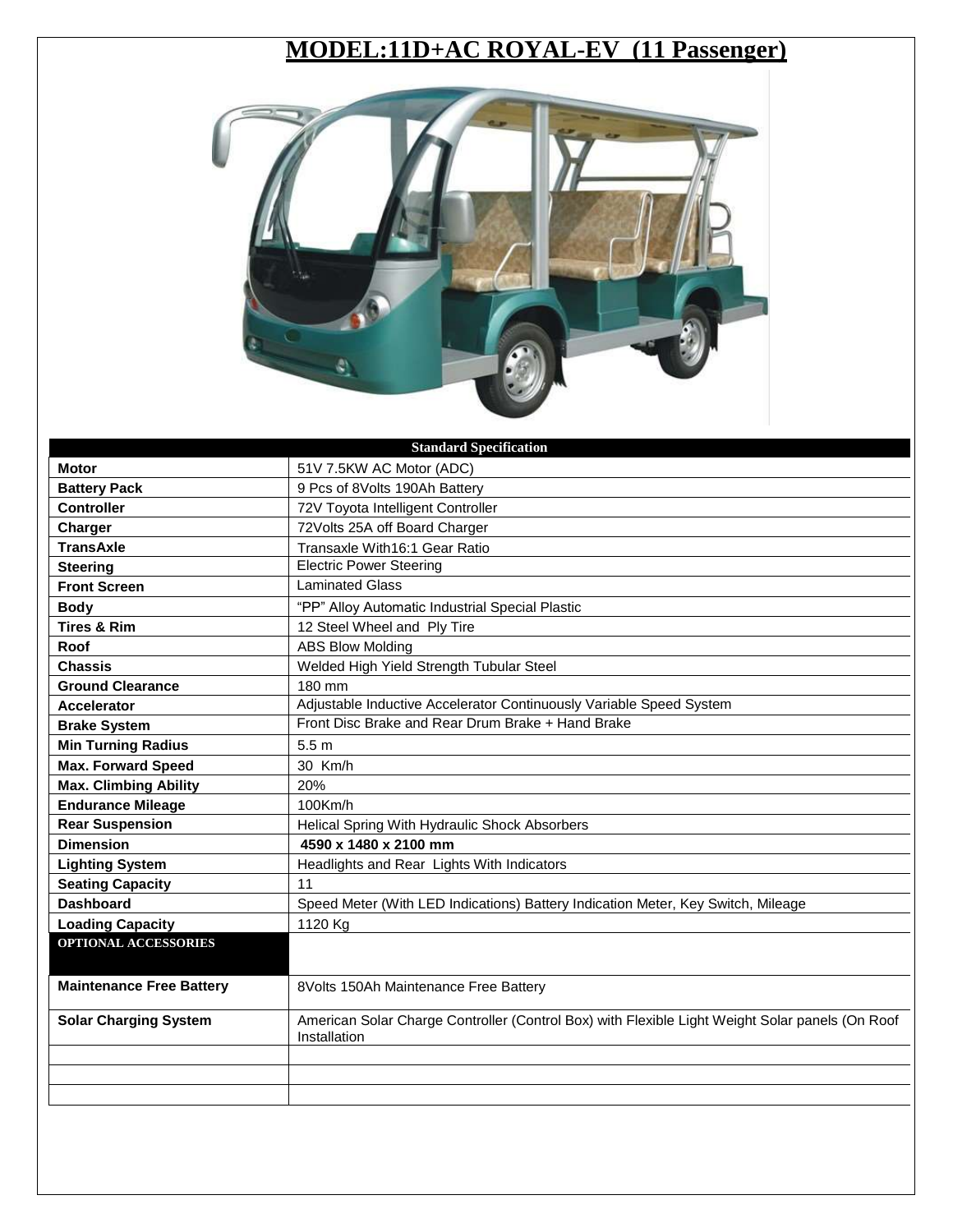### **MODEL: HX-T (2 Passenger)**



| <b>Standard Specification</b>   |                                                                   |
|---------------------------------|-------------------------------------------------------------------|
| <b>Motor</b>                    | 7KW 72volt AC Motor                                               |
| <b>Battery Pack</b>             | 8volt MOTOMA 9pcs                                                 |
| <b>Controller</b>               | Sevcon 72volt 550A Controller                                     |
| Charger                         | 72v 25Amp Digital battery charger                                 |
| <b>Top Speed</b>                | 45Km/h                                                            |
| <b>Load Capacity</b>            | 300Kg                                                             |
| <b>Dimension</b>                | 3100x1480x1520mm                                                  |
| <b>Ground Clearance</b>         | 140mm                                                             |
| <b>Turning Radius</b>           | < 5.0m                                                            |
| <b>Wheel Base</b>               | 2010mm                                                            |
| Front / Rear Wheel Tread        | 1235 / 1260mm                                                     |
| <b>Top Climbing Grade</b>       | 30%                                                               |
| <b>Braking Distance</b>         | < 6.5m                                                            |
| <b>Max.Noise</b>                | 75dbA                                                             |
| <b>Chassis</b>                  | <b>Steel</b>                                                      |
| <b>Front / Rear Suspension</b>  | Independent suspension                                            |
| <b>Steering System</b>          | Mechanical steering system                                        |
| <b>Brake System</b>             | Four Wheel Hydraulic brake system with mechanical park system     |
| <b>Tire &amp; Rims</b>          | 195/R15 100C                                                      |
| <b>Lighting System</b>          | Headlights, Rear Lights, Turning Indicators, Horn, Reverse Buzzer |
| <b>Mirrors</b>                  | Side view mirrors and Rear View mirror                            |
| <b>Distance Per Charge</b>      | 80-100Km                                                          |
| <b>Seating Capacity</b>         | 2 passengers                                                      |
| <b>OPTIONAL ACCESSORIES</b>     |                                                                   |
| <b>Maintenance Free Battery</b> | 8Volts 150Ah Maintenance Free Battery                             |
|                                 |                                                                   |
|                                 |                                                                   |
|                                 |                                                                   |
|                                 |                                                                   |
|                                 |                                                                   |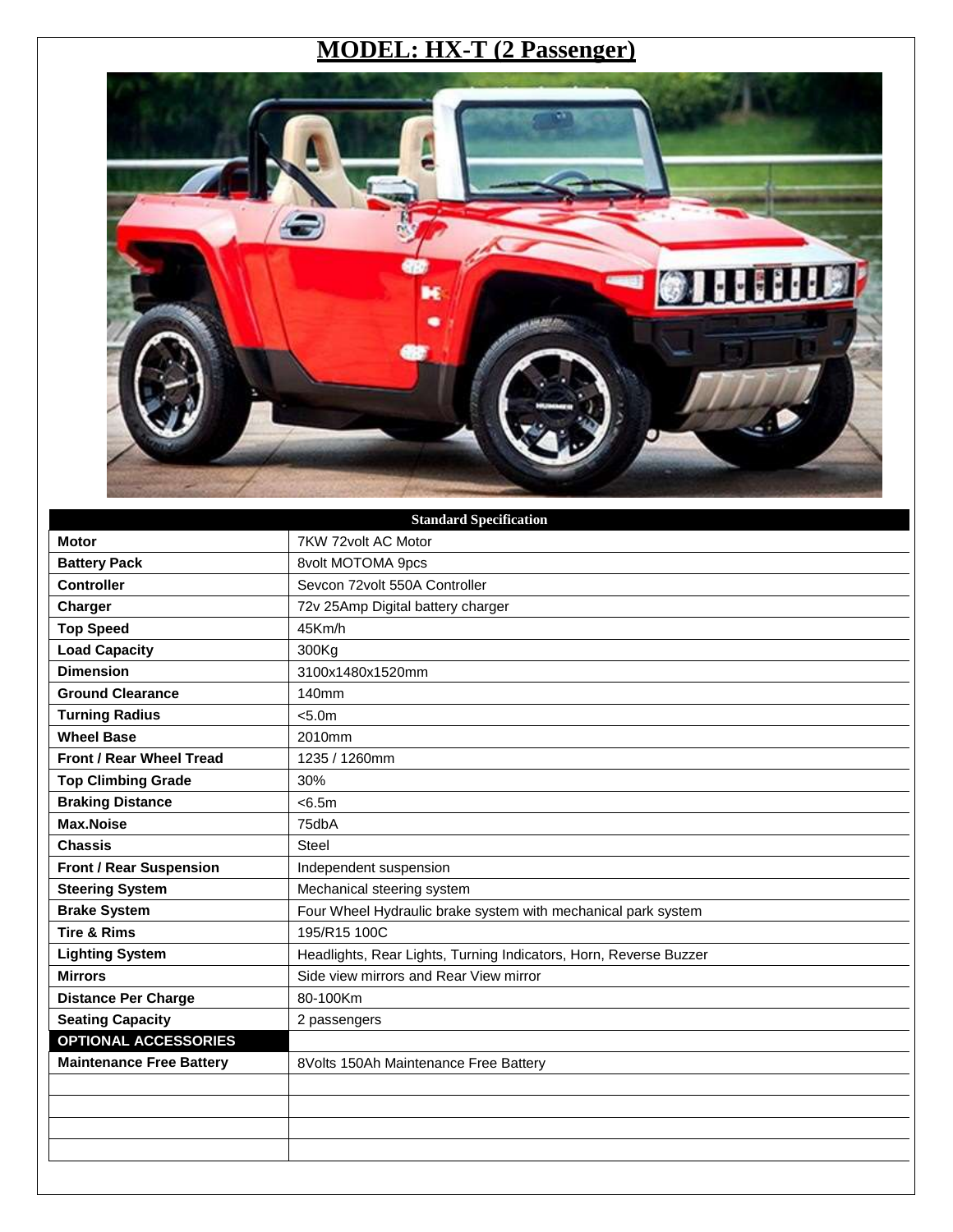### **MODEL: HX-T LMO (4 Passenger)**



| <b>Standard Specification</b>   |                                                                   |
|---------------------------------|-------------------------------------------------------------------|
| <b>Motor</b>                    | 7KW 72volt AC Motor                                               |
| <b>Battery Pack</b>             | 8volt MOTOMA 9pcs                                                 |
| <b>Controller</b>               | Sevcon 72volt 550A Controller                                     |
| Charger                         | 72v 25Amp Digital battery charger                                 |
| <b>Top Speed</b>                | 35Km/h                                                            |
| <b>Load Capacity</b>            | 450Kg                                                             |
| <b>Dimension</b>                | 3850x1480x1520mm                                                  |
| <b>Ground Clearance</b>         | 140mm                                                             |
| <b>Turning Radius</b>           | < 6.5m                                                            |
| <b>Wheel Base</b>               | 2850mm                                                            |
| Front / Rear Wheel Tread        | 1235 / 1260mm                                                     |
| <b>Top Climbing Grade</b>       | 20%                                                               |
| <b>Braking Distance</b>         | < 6.5m                                                            |
| <b>Max.Noise</b>                | 75dbA                                                             |
| <b>Chassis</b>                  | <b>Steel</b>                                                      |
| <b>Front / Rear Suspension</b>  | Independent suspension                                            |
| <b>Steering System</b>          | Mechanical steering system                                        |
| <b>Brake System</b>             | Four Wheel Hydraulic brake system with mechanical park system     |
| <b>Tire &amp; Rims</b>          | 195/R15 100C                                                      |
| <b>Lighting System</b>          | Headlights, Rear Lights, Turning Indicators, Horn, Reverse Buzzer |
| <b>Mirrors</b>                  | Side view mirrors and Rear View mirror                            |
| <b>Distance Per Charge</b>      | 80-100Km                                                          |
| <b>Seating Capacity</b>         | 4 passengers                                                      |
| <b>OPTIONAL ACCESSORIES</b>     |                                                                   |
| <b>Maintenance Free Battery</b> | 8Volts 150Ah Maintenance Free Battery                             |
|                                 |                                                                   |
|                                 |                                                                   |
|                                 |                                                                   |
|                                 |                                                                   |
|                                 |                                                                   |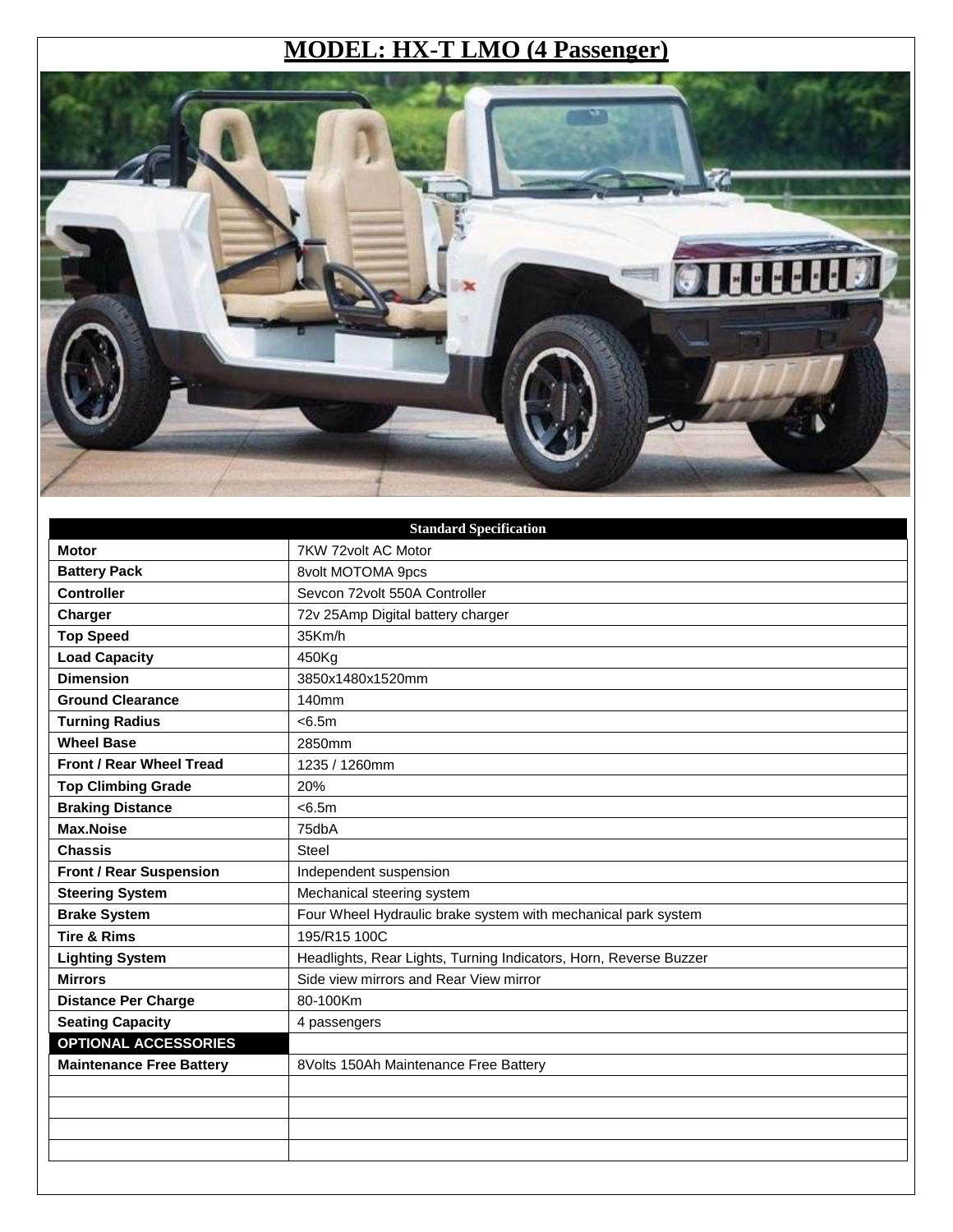## **MODEL: ST72-AC-ROYAL-EV**



|                                 | <b>Standard Specification</b>                                                                                   |
|---------------------------------|-----------------------------------------------------------------------------------------------------------------|
| <b>Motor</b>                    | 51V 7.5KW AC Motor (ADC)                                                                                        |
| <b>Battery Pack</b>             | 9 Pcs of 8Volts 190Ah Battery                                                                                   |
| <b>Controller</b>               | 72V Toyota Intelligent Controller                                                                               |
| Charger                         | 72Volts 25A off Board Charger                                                                                   |
| <b>TransAxle</b>                | Transaxle With16:1 Gear Ratio                                                                                   |
| <b>Steering</b>                 | <b>Electric Power Steering</b>                                                                                  |
| <b>Front Screen</b>             | Laminated Glass                                                                                                 |
| <b>Body</b>                     | "PP" Alloy Automatic Industrial Special Plastic                                                                 |
| <b>Tires &amp; Rim</b>          | 12 Steel Wheel and Ply Tire                                                                                     |
| Roof                            | <b>ABS Blow Molding</b>                                                                                         |
| <b>Chassis</b>                  | Welded High Yield Strength Tubular Steel                                                                        |
| <b>Ground Clearance</b>         | 180 mm                                                                                                          |
| <b>Accelerator</b>              | Adjustable Inductive Accelerator Continuously Variable Speed System                                             |
| <b>Brake System</b>             | Front Disc Brake and Rear Drum Brake + Hand Brake                                                               |
| <b>Min Turning Radius</b>       | 5.5 <sub>m</sub>                                                                                                |
| <b>Max. Forward Speed</b>       | 30 Km/h                                                                                                         |
| <b>Max. Climbing Ability</b>    | 20%                                                                                                             |
| <b>Endurance Mileage</b>        | 100Km/h                                                                                                         |
| <b>Rear Suspension</b>          | Helical Spring With Hydraulic Shock Absorbers                                                                   |
| <b>Dimension</b>                | 4590 x 1480 x 2100 mm                                                                                           |
| <b>Lighting System</b>          | Headlights and Rear Lights With Indicators                                                                      |
| <b>Seating Capacity</b>         | 11                                                                                                              |
| <b>Dashboard</b>                | Speed Meter (With LED Indications) Battery Indication Meter, Key Switch, Mileage                                |
| <b>Loading Capacity</b>         | 1120 Kg                                                                                                         |
| <b>OPTIONAL ACCESSORIES</b>     |                                                                                                                 |
| <b>Maintenance Free Battery</b> | 8Volts 150Ah Maintenance Free Battery                                                                           |
| <b>Solar Charging System</b>    | American Solar Charge Controller (Control Box) with Flexible Light Weight Solar panels (On Roof<br>Installation |
|                                 | Customization can be made as per customer requirement                                                           |
|                                 |                                                                                                                 |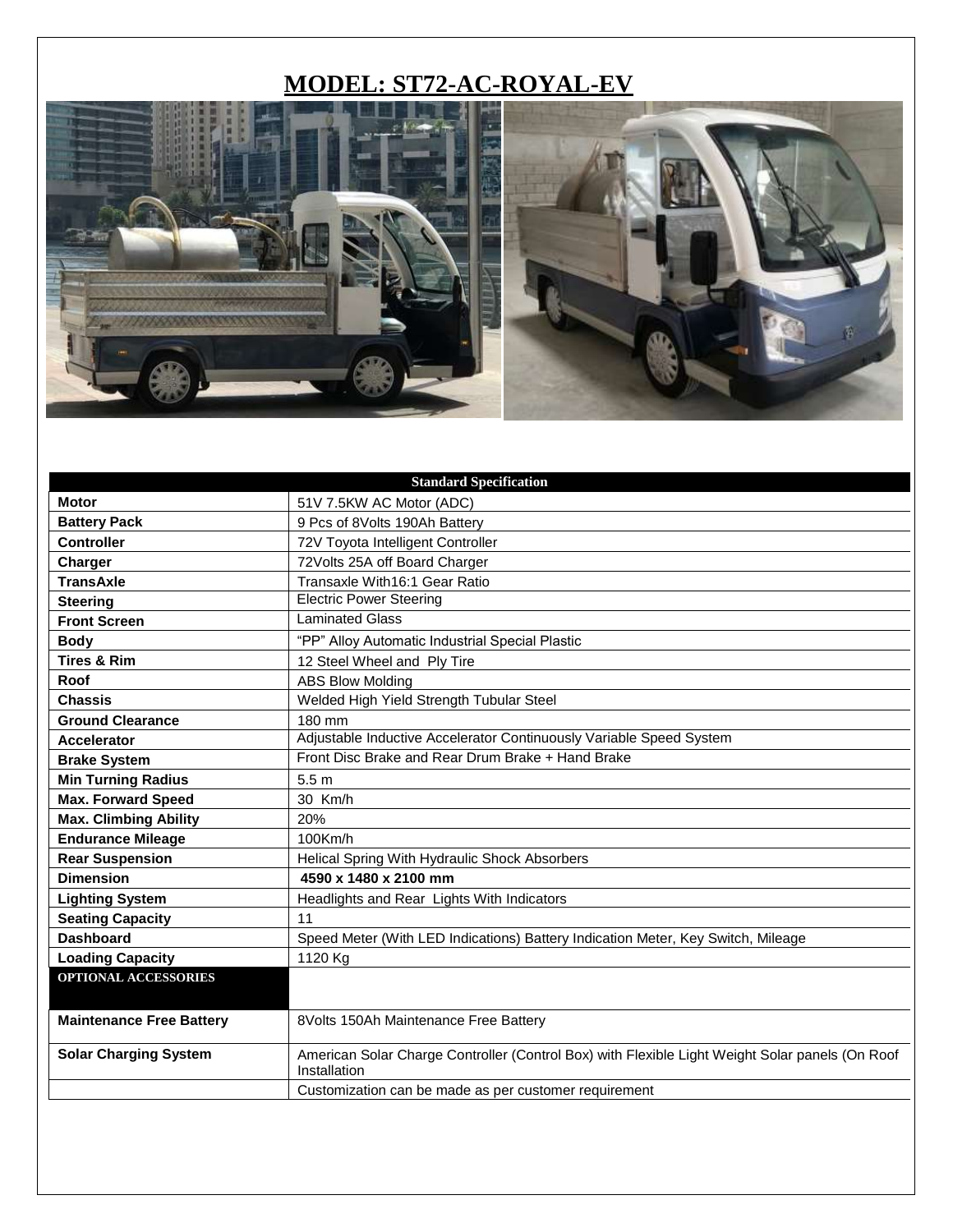## **MODEL: Triennia 1000 Beach Clean Machine**



|                          | <b>Standard Specification</b>                                                                                                                     |
|--------------------------|---------------------------------------------------------------------------------------------------------------------------------------------------|
| <b>Engine</b>            | Lambordini 32HP 4 Cylinder                                                                                                                        |
|                          | Standard Beach Cleaning Machine With Beach Cleaning Sieve, Sand Leveling Attachment and<br>Strobe Light.                                          |
| <b>Sieve Width</b>       | 1900 mm                                                                                                                                           |
| <b>Fuel</b>              | <b>Diesel</b>                                                                                                                                     |
| <b>Speed</b>             | 10Km/Hr                                                                                                                                           |
| <b>Dimensions</b>        | 1600 x 2900 x 1800 mm                                                                                                                             |
| Weight                   | 850 Kg                                                                                                                                            |
| <b>Country of Origin</b> | Italy                                                                                                                                             |
|                          | Sand Working Depth 0-10 cm, (Dependent upon speed and sand Condition) Upto 10,000 Sq.m/<br>Hour Cleaning Capacity. Dependent upon sand condition. |
|                          | Front & Rear Safety Illumination Lights                                                                                                           |
|                          | <b>Special Tires</b>                                                                                                                              |
|                          | Usage Meter (Hour Counter)                                                                                                                        |
|                          | Radiator Hydraulic Oil                                                                                                                            |
|                          |                                                                                                                                                   |
|                          |                                                                                                                                                   |
|                          |                                                                                                                                                   |
|                          |                                                                                                                                                   |